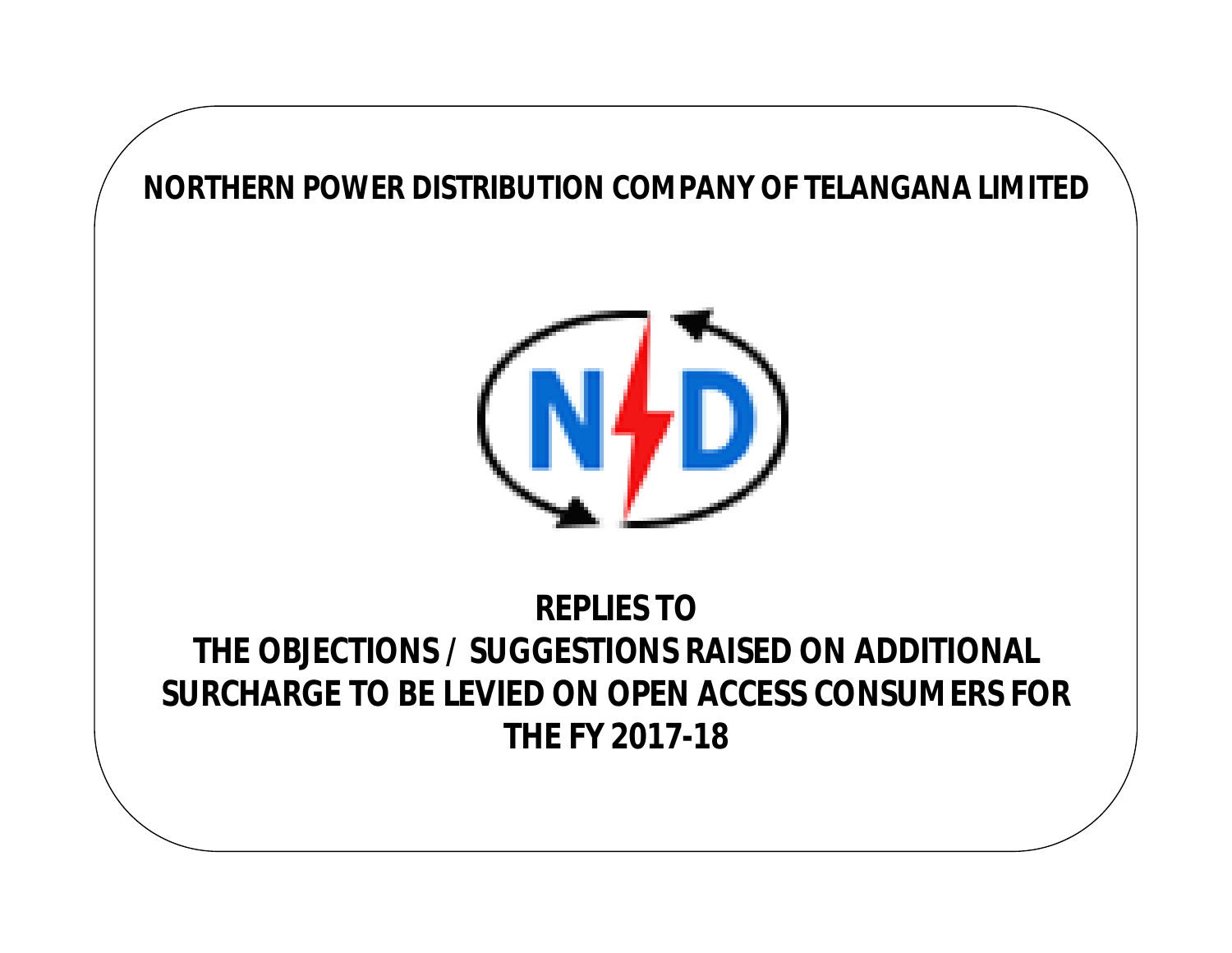|        | <b>INDEX</b>                                                                                 |           |
|--------|----------------------------------------------------------------------------------------------|-----------|
| SI.No. | Name of the Objector                                                                         | Page No.  |
|        | <b>Sarvasri</b>                                                                              |           |
|        | Telangana Solar Open Access Developers Association, Yousufguda, Hyderabad-5000038            |           |
|        | 2 Arhyama Solar Power Pvt. Ltd, Yousufguda Main Road, Madhuranagar, Hyderabad-5000038        |           |
|        | 3 Peritus Corporation Private Ltd, Banjara Hills, Hyderabad - 5000034.                       |           |
|        | 4 Sarvotham Care, Rasoolpura, Secunderabad - 500003                                          |           |
|        | $1 - 2$<br>5 Fusion Solar Farms Pvt. Ltd, Jubilee Hills, Road No.33, Hyderabad - 5000033.    |           |
|        | 6 P.Madhava Rao (Director/Projects), Yantra Greenpower                                       |           |
|        | 7 Sri Suryanarayana Swamy Solar Power Pvt. Ltd, Kodad-508206, Suryapet Dist                  |           |
|        | 8 Tropical Flavours (P) Ltd, Sri Sailam Road, Ranga Reddy Dist. - 501359                     |           |
|        | 9 Value Labs LLP, Madhapur Road, Hyderabad - 500081                                          |           |
|        | 10 S.Surya Prakash Rao, Former Secretary, erstwhile APERC, Red Hills, Hyderabad-500004.      | $3-5$     |
|        | 11 M. Venugopal Rao (Senior Jurnolist) & Convenor, Center for Power Studies, Hyderabad       | $6 - 11$  |
|        | 12 The Federation of Telangana and AndhraPradesh Chambers of Commerce AND Industry (FTAPCCI) | $12 - 17$ |
|        | 13 InWEA                                                                                     | 18-19     |
|        | 14 OAUA (Open Access Users Association), Sector-21, Dwarka, New Delhi -110075                | $20 - 24$ |
|        | 15 Shruthi Batiya Indian Energy Exchange Ltd, TDI Centre, Jasola, New Delhi - 110025         | 25-28     |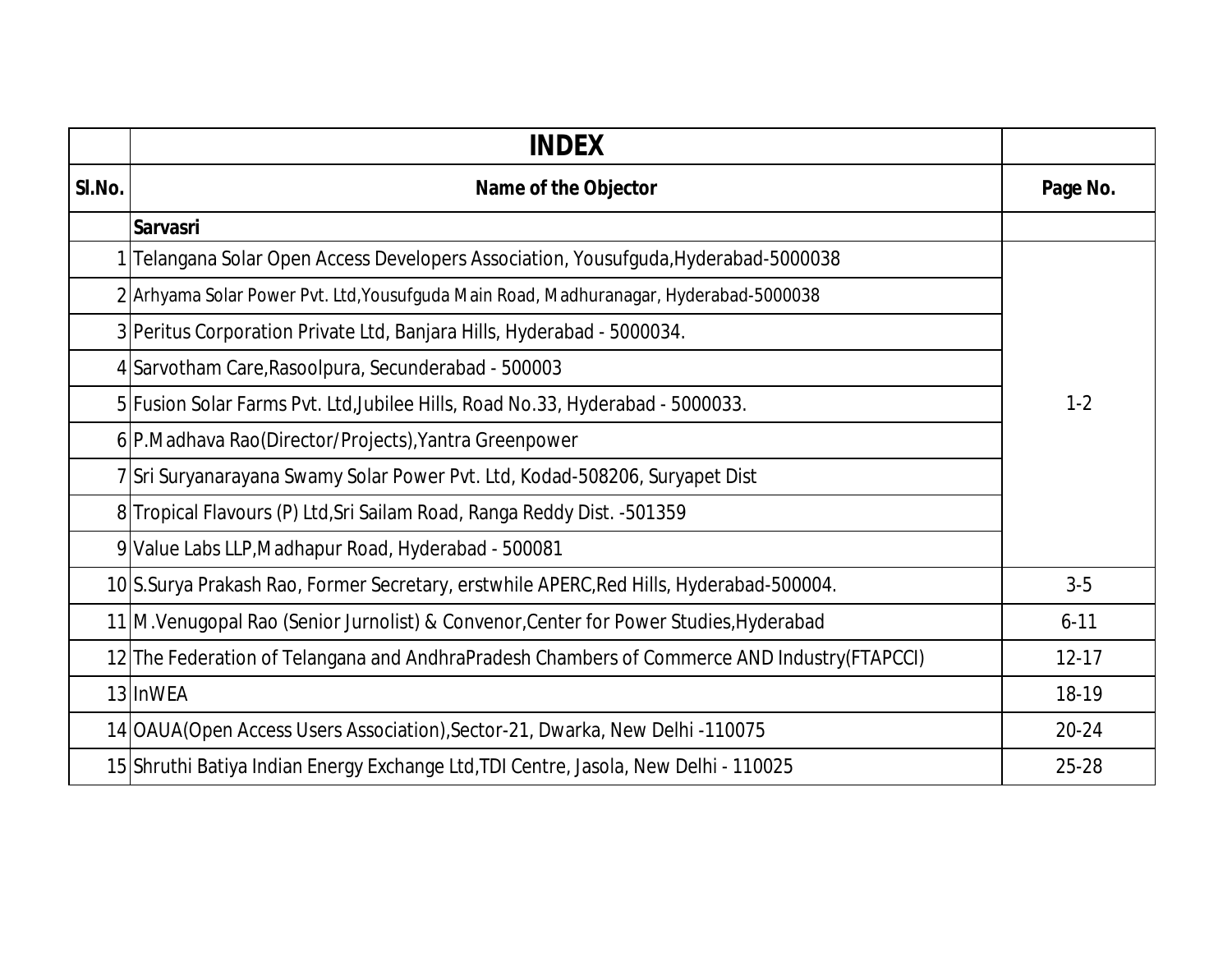**Replies to the Objections / Suggestions raised on Additional Surcharge to be levied on Open Access consumers for the FY 2017-18 by**

| SI.<br>No. | <b>Objections / Suggestions</b>                                                                                               | <b>Reply</b>                                                                                                                   |  |
|------------|-------------------------------------------------------------------------------------------------------------------------------|--------------------------------------------------------------------------------------------------------------------------------|--|
|            | 1. Telangana Solar Open Access Developers Association, #8-3-224/4/A, Pt.no. 11&12, Sy no.01, room no.412 madhura nagar,       |                                                                                                                                |  |
|            | Yousufguda, Hyderabad-5000038.                                                                                                |                                                                                                                                |  |
|            |                                                                                                                               | 2. Arhyama Solar Power Pvt. Ltd, Margi Building, Room No. 201 & 202, 8-3-224/4/A/11&12,F/4,Yousufguda Main Road, Madhuranagar, |  |
|            | Hyderabad-5000038.                                                                                                            |                                                                                                                                |  |
|            | 3. Peritus Corporation Private Ltd, 601, Cyber Heights, Plot #13, Road No. 2, Banjara Hills, Hyderabad - 5000034.             |                                                                                                                                |  |
|            | 4. Sarvotham Care, #1-20248, Umajay Complex, Rasoolpura, Secunderabad - 500003.                                               |                                                                                                                                |  |
|            | 5. Fusion Solar Farms Pvt. Ltd, Plot No.606, Jubilee Hills, Road No.33, Hyderabad - 5000033.                                  |                                                                                                                                |  |
|            | 6. P.Madhava Rao(Director/Projects), Yantra Greenpower.                                                                       |                                                                                                                                |  |
|            | 7. Sri Suryanarayana Swamy Solar Power Pvt. Ltd, Flat.No. 1-110/1, Jayalaxmi Trader, Azad Nagar, Kodad-508206, Suryapet Dist. |                                                                                                                                |  |
|            | 8. Tropical Flavours (P) Ltd, Kandukur P.O., Sri Sailam Road, Ranga Reddy Dist. -501359.                                      |                                                                                                                                |  |
|            | 9. Value Labs LLP, Plot #41, HITEC City, Phase-II, Madhapur Road, Hyderabad - 500081.                                         |                                                                                                                                |  |
|            | As per the National Tariff Policy 2016:                                                                                       | The licensee has an obligation to provide uninterrupted reliable power supply to all                                           |  |
| İ.         | "The additional surcharge for obligation to supply as                                                                         | the consumers in its area of supply. As a part of its universal obligation, the licensee                                       |  |
|            | per section 42(4) of the Act should become                                                                                    | to meet the increasing demand, has tied up with Power generators to remove                                                     |  |
|            | applicable only if it is conclusively demonstrated that                                                                       | demand-supply gaps.                                                                                                            |  |
|            | the obligation of a licensee, in terms of existing                                                                            | The licensee projects the demand requirement based on the past growth in the                                                   |  |
|            | power purchase commitments, has been and                                                                                      | respective categories and make arrangements for procurement of power from the                                                  |  |
|            | continues to be stranded, or there is an unavoidable                                                                          | generators including renewable sources in advance.                                                                             |  |
|            | obligation and incidence to bear fixed costs                                                                                  | While contracting energy through such long term PPAs, the tariff payable to the                                                |  |
|            | consequent to such a contract. The fixed costs                                                                                | generators usually consists of two part i.e. capacity charges and energy charges.                                              |  |
|            | related to network assets would be recovered                                                                                  | Therefore the Discom has to bear the fixed cost even when there is no offtake of                                               |  |
|            | through wheeling charges"                                                                                                     | energy through such source.                                                                                                    |  |
|            | Insofar as electricity generated from renewable                                                                               | Another major concern of the Discoms is that the tariff design is not reflecting the                                           |  |
|            | sources of energy is concerned, the provisions of the                                                                         | actual break-up of fixed and variable components of cost structure. This led to                                                |  |
|            | act contained in the preamble, section 61(h), and                                                                             | under-recovery of fixed cost commitment from the Demand charges payable by the                                                 |  |
|            | 81(1)(e) requiring promotion of such sources of                                                                               | Consumers                                                                                                                      |  |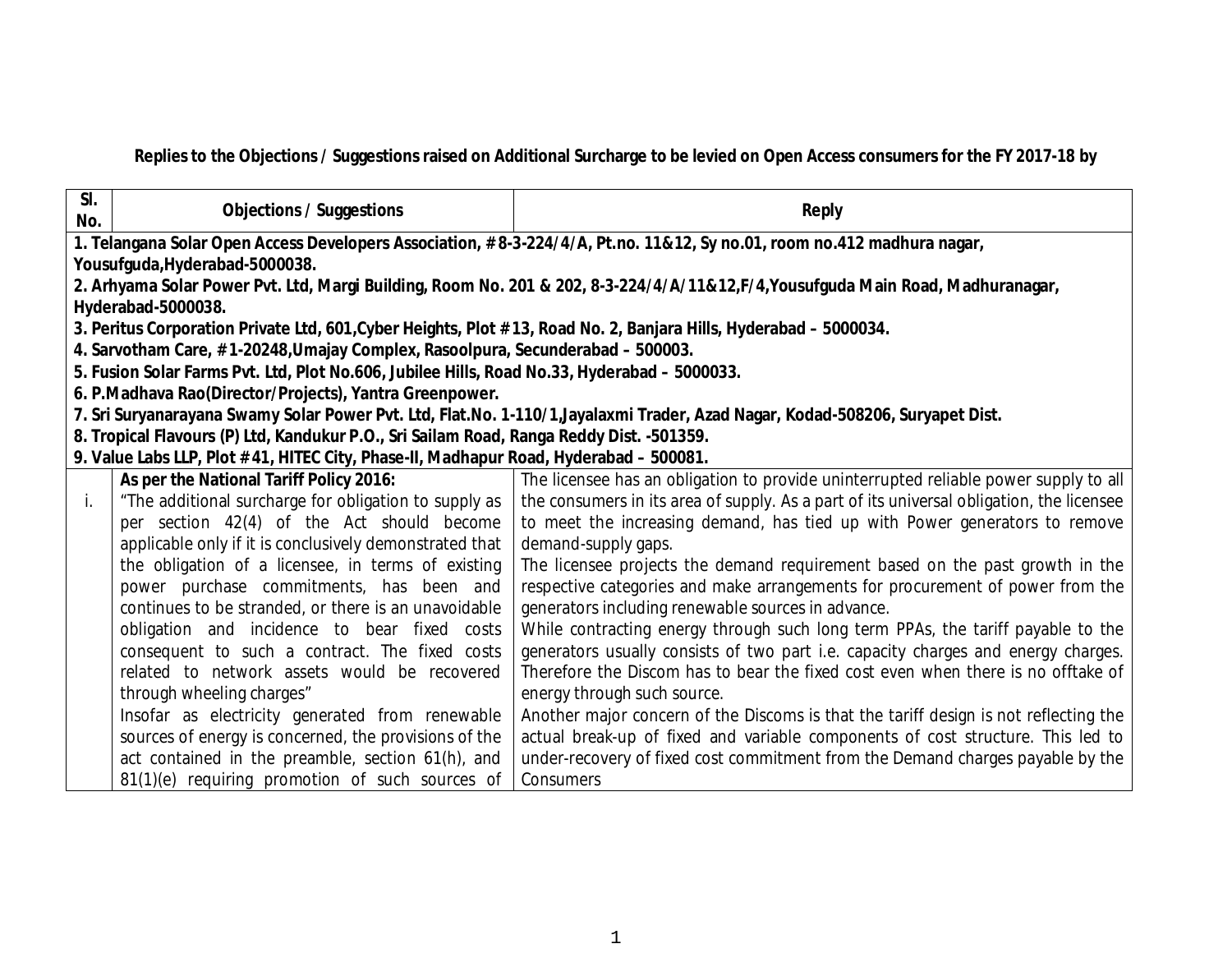| SI.<br>No. | <b>Objections / Suggestions</b>                                                                                                                                                                                                                                                                                                                                                                                                                                                                                                                      | <b>Reply</b>                                                                                                                                                                                                                                                                                                                                                                                                                                                                                                                                                                                                                                                                                                                                                                                                                                                                                                                                                                                                                                                |
|------------|------------------------------------------------------------------------------------------------------------------------------------------------------------------------------------------------------------------------------------------------------------------------------------------------------------------------------------------------------------------------------------------------------------------------------------------------------------------------------------------------------------------------------------------------------|-------------------------------------------------------------------------------------------------------------------------------------------------------------------------------------------------------------------------------------------------------------------------------------------------------------------------------------------------------------------------------------------------------------------------------------------------------------------------------------------------------------------------------------------------------------------------------------------------------------------------------------------------------------------------------------------------------------------------------------------------------------------------------------------------------------------------------------------------------------------------------------------------------------------------------------------------------------------------------------------------------------------------------------------------------------|
|            | energy has to be given due consideration. There has<br>to be special consideration shown by way of<br>exemption of Additional Surcharge in respect of such<br>energy; instead of un due timeline extension being<br>granted to developers having Power Purchase<br>Agreement (PPA) with utilities.<br>It should be noted that as per NTP 2016, the licensees<br>should conclusively demonstrate the assets are<br>stranded because of Open Access Consumption and<br>there should be an unavoidable obligation and<br>incidence to bear fixed costs. | Thus in a power surplus scenario, any deviation in actual demand from the<br>projected demand will have a significant financial impact to the Discoms as there<br>will be fixed charge commitment payable to the generators despite non drawl of<br>energy from such sources.<br>It can be seen from the past financial year 2015-16, the industrial sales has been<br>reduced than anticipated by 1460 MU of which 900 MU (60%) attributable to Open<br>access sales and in FY 2016-17 the total open access sales is around 89% of<br>quantum of sales diminished from approved sales.<br>Hence if a consumer opts for open access during a financial year, the tied up<br>resources with power purchase generators will get stranded to that extent as the<br>Power generation has to be forcibly backed down to counteract unanticipated fall in<br>demand.<br>Hence there is a conclusive evidence to show that the assets are getting stranded<br>due to consumers opting from open access and there is unavoidable incidence to<br>bear fixed costs. |
| ii.        | The generation assets getting stranded for the<br>licensees is due to improper planning of the licensees<br>or may be power purchase on power exchanges by<br>consumers and not any way related to the consumers<br>consuming power from solar developers through<br>open access. Hence, request the Hon'ble Commission<br>to not impose additional surcharge for all solar open<br>access transactions.                                                                                                                                             | The licensee estimated the Demand considering the past and current trend<br>evidenced in respective categories which will be moderated by the Honble<br>Commission. This is widely accepted practices by many Power utilities and accepted<br>by the Regulatory Commissions.<br>The fixed cost commitment towards power purchase is a liability to the Discom that<br>has to be borne by the Discom which is getting under-recovered due to consumers<br>moving out under Open access. The financial impact to the Discoms will be same so<br>far the consumer buys from third party viz. power exchanges or from a solar<br>developer.                                                                                                                                                                                                                                                                                                                                                                                                                     |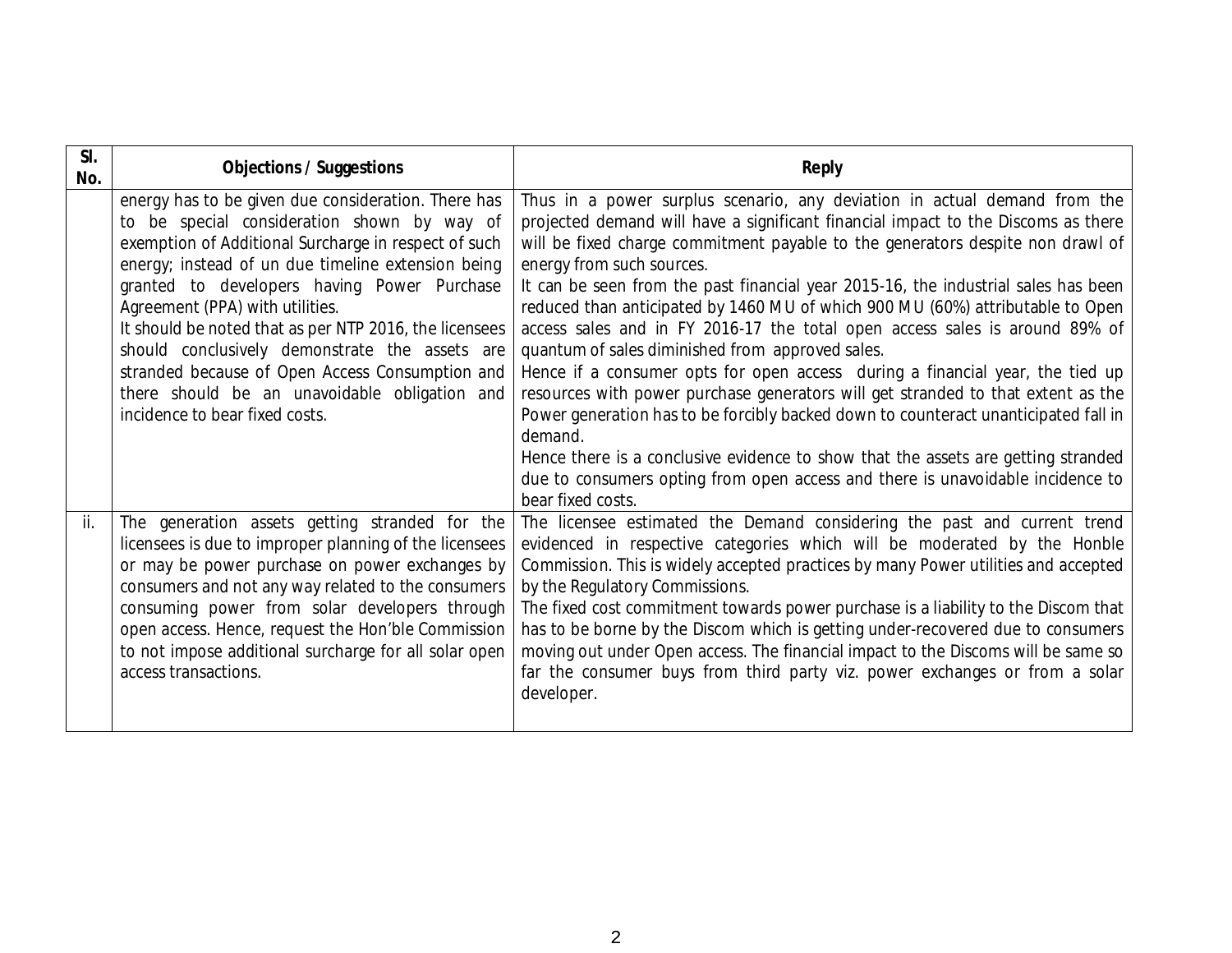### **Replies to the Objections / Suggestions raised on Additional Surcharge to be levied on Open Access consumers for FY 2017-18 by S. Surya Prakasa Rao, Former Director (Commercial), APCPDCL, and Former Secretary, erstwhile APERC, 105, Ashok Chandra Enclave, Red Hills, Hyderabad-500 004.**

| SI.<br>No. | <b>Objections / Suggestions</b>                                                                                                                                                                                                                                                                                                                                                                                                                                                                                                                                                                                                                                                                                                                                                                                                                                            | <b>Reply</b>                                                                                                                                                                                                                                                                                                                                                                                                                                                                                                                                                                                                                                                                                                   |
|------------|----------------------------------------------------------------------------------------------------------------------------------------------------------------------------------------------------------------------------------------------------------------------------------------------------------------------------------------------------------------------------------------------------------------------------------------------------------------------------------------------------------------------------------------------------------------------------------------------------------------------------------------------------------------------------------------------------------------------------------------------------------------------------------------------------------------------------------------------------------------------------|----------------------------------------------------------------------------------------------------------------------------------------------------------------------------------------------------------------------------------------------------------------------------------------------------------------------------------------------------------------------------------------------------------------------------------------------------------------------------------------------------------------------------------------------------------------------------------------------------------------------------------------------------------------------------------------------------------------|
| İ.         | The petitioners computed the stranded Fixed Costs as Rs.1125 / KVA / Month,<br>(Rs1.95 /KVA h $\odot$ 80 % L/F) on the basis of the imaginary demand charge of<br>Rs.1515 /KVA less the Demand Charge of Rs.390 applicable for HT- I A Industrial<br>General category consumers as per Retail Tariff Order of 2017-18.<br><b>Objection</b> : At the outset it is submitted that the proposals are not in line with<br>Sec. 42 (4) read with Clause 8.5.4 of the New tariff Policy of Jan 2016. There is<br>no scope for any stranded costs in the "full cost tariff" regime followed by this<br>Hon'ble Commission. Entire ARR is realized through tariff from all consumers,<br>Subsidy of Rs.4774 Crs from GOTS and Rs. 20.18 Crs through internal efficiency<br>improvement as specified by this Hon'ble Commission, vide para 7.6.2 of the<br>Tariff Order of 2017-18. | Licensee submits that the proposal of Additional<br>Surcharge to be levied on open access consumers is in<br>line with Sec.42 (4) of Electricity Act, 2003 and clause<br>8.5.4 of NTP, 2016 as stated in the petition for Additional<br>Surcharge.<br>Further, Licensee submits that even though two-part<br>tariff has been introduced by SERC, mismatch between<br>the actual fixed and variable cost liability incurred by<br>Discoms to the proportion of cost recoverable through<br>fixed charge and energy charge still exists resulting in<br>insufficient recovery of fixed charges leading to financial<br>loss of the Discoms on account of stranded capacity<br>incurred due to open access sales. |
| ii.        | Licensees have stated that that they projected the energy sales for 2017-18<br>assuming that they could retain OA consumers.<br><b>Objection:</b> Licensees have not indicated the basis for this assumption. AO<br>regulations have been in existence since 2005, and the many consumers have<br>been opting for OA for various reasons and such OA usage should have been<br>foreseen for 2017-18 also, unless any special incentives are offered to attract<br>the OA users to the fold of DISCOMs. In the absence any such scheme, the<br>assumption of retaining them is arbitrary, and the stranded costs if any, arising<br>on that account cannot be passed on to OA consumers.                                                                                                                                                                                    | Licensee submits that irrespective of high degree of<br>uncertainty in the power procurement or drawal pattern<br>of open access consumers from Discoms and other<br>sources of power like power exchange, is required to<br>keep its entire generation and transmission capacity<br>available for the consumers under universal obligation.<br>Hence, Licensee projected the energy sales for 2017-18<br>assuming to retain OA consumers.                                                                                                                                                                                                                                                                     |
| iii.       | It is seen from the Tables in para 3.2.6 of the Retail supply tariff Order, 2017-18,                                                                                                                                                                                                                                                                                                                                                                                                                                                                                                                                                                                                                                                                                                                                                                                       | Under the purview of Hon'ble Commission.                                                                                                                                                                                                                                                                                                                                                                                                                                                                                                                                                                                                                                                                       |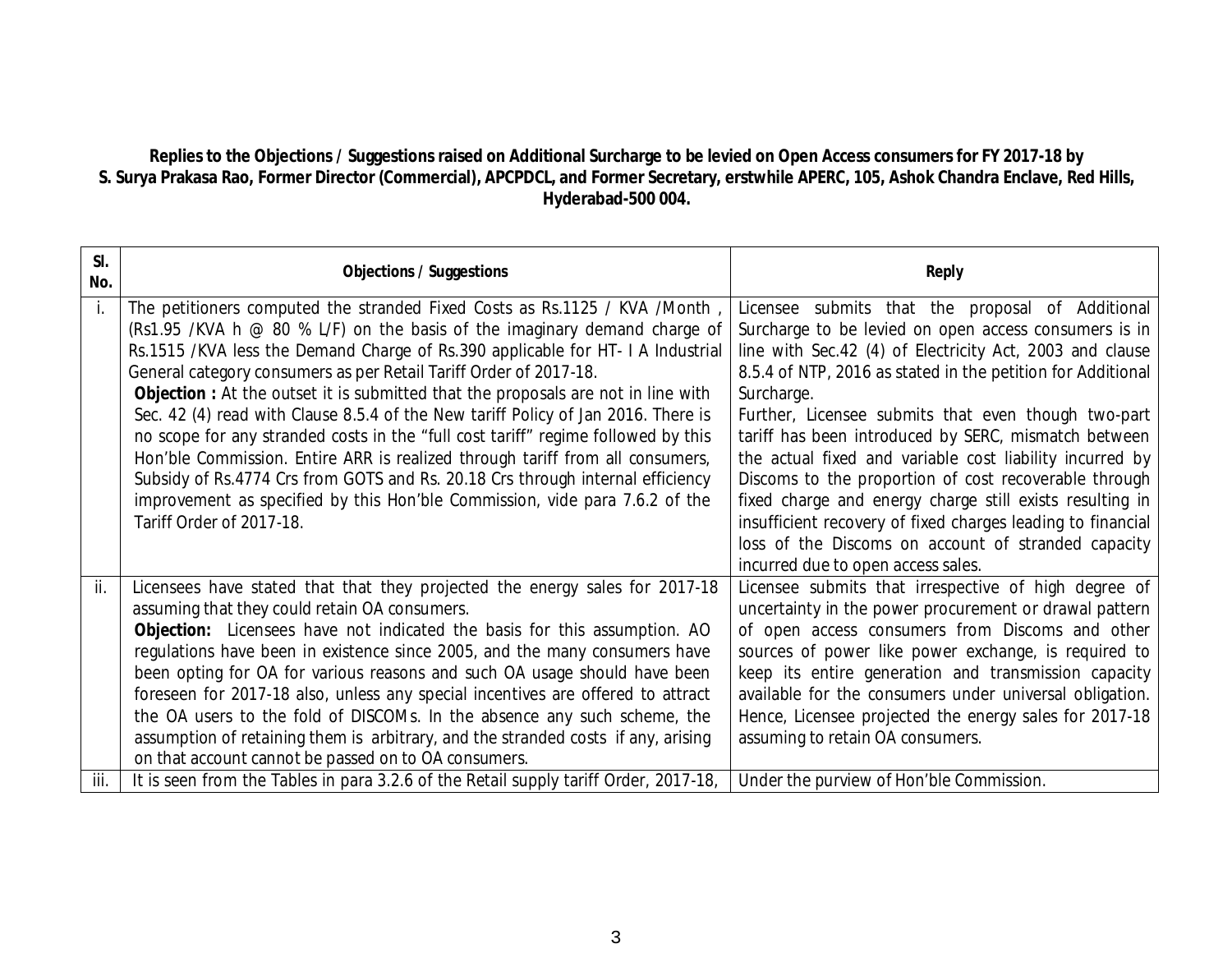| SI.<br>No. | <b>Objections / Suggestions</b>                                                                                                                                                                                                                                                                                                                                                                                                                                                                                                                                                                                                                                                                                                 | <b>Reply</b>                                                                                                                                                                                                                                                                                                                                                                                                                                                                 |
|------------|---------------------------------------------------------------------------------------------------------------------------------------------------------------------------------------------------------------------------------------------------------------------------------------------------------------------------------------------------------------------------------------------------------------------------------------------------------------------------------------------------------------------------------------------------------------------------------------------------------------------------------------------------------------------------------------------------------------------------------|------------------------------------------------------------------------------------------------------------------------------------------------------------------------------------------------------------------------------------------------------------------------------------------------------------------------------------------------------------------------------------------------------------------------------------------------------------------------------|
|            | that about 58,358 MU is available against the requirement of 52, 245 MU<br>including losses on the projected energy sales of 45,125 MU, thus leaving a<br>surplus of 6,113 MU in 2017-18.<br>Suggestion: Instead of selling this surplus energy at throw away prices, it can be<br>offered to OA consumers who consume additional energy over previous year, at<br>the cost of supply at relevant voltage applicable for the category of consumer or<br>at a mutually acceptable (negotiated) price, with approval of Hon'ble Commission,<br>so that the alleged stranded Fixed Costs on account of OA users can be avoided.<br>This step will be mutually beneficial.                                                          |                                                                                                                                                                                                                                                                                                                                                                                                                                                                              |
| iv.        | Sec.42(4) stipulates that "Additional Surcharge" shall be as may be specified by<br>State Commission, to meet fixed cost arising out of Obligation to Supply. Sec.181<br>(2) (q) provides that State Commission may make Regulations for payment of<br>Additional Charges u/s 42(4).<br><b>Sugestion</b> : Neither the erstwhile APERC, nor this Hon'ble Commission notified<br>any Regulations so far in this regard. Framing of Regulations is necessary in the<br>interest of regulatory certainty more so, as there is considerable ambiguity in the<br>provisions of the Act. Hence the levy of Additional Surcharge may be deferred till<br>the regulations are made specifying the basis and procedure for computing it. | Licensee humbly requests the Hon'ble Commission to<br>notify regulations for determination of Additional<br>Surcharge as per sec. 181(2)(q) of Electricity Act, 2003.                                                                                                                                                                                                                                                                                                        |
| ۷.         | Para 8.5.4 of Tariff Policy appears to be inconsistent with sub-section (4) of Sec.42<br>of the Act, while the said sub-section (4) itself appears to be anomalous and<br>needs a judicial interpretation considering the following aspects:<br>a. All costs including fixed costs arising out of universal obligation to supply<br>are covered in the "full cost tariff" determined for Retail Supply to<br>consumers. Thus the stranded fixed costs if any traceable to Obligation to<br>Supply to the specific consumer who opts for OA may be relevant and not<br>of the universal obligation to supply which involves many factors like load                                                                               | The petition for determination of Additional Surcharge<br>for Open Access Consumers by the licensee is in line with<br>Sec. 42(4) of EA, 2003 and clause 8.5.4 of NTP, 2016.<br>Further, the tariff designed is not reflective of the<br>proportion of fixed and variable cost liability of the<br>Discoms resulting in insufficient recovery of the fixed<br>charges by the Discom leading to financial loss on<br>account of stranded capacity incurred due to open access |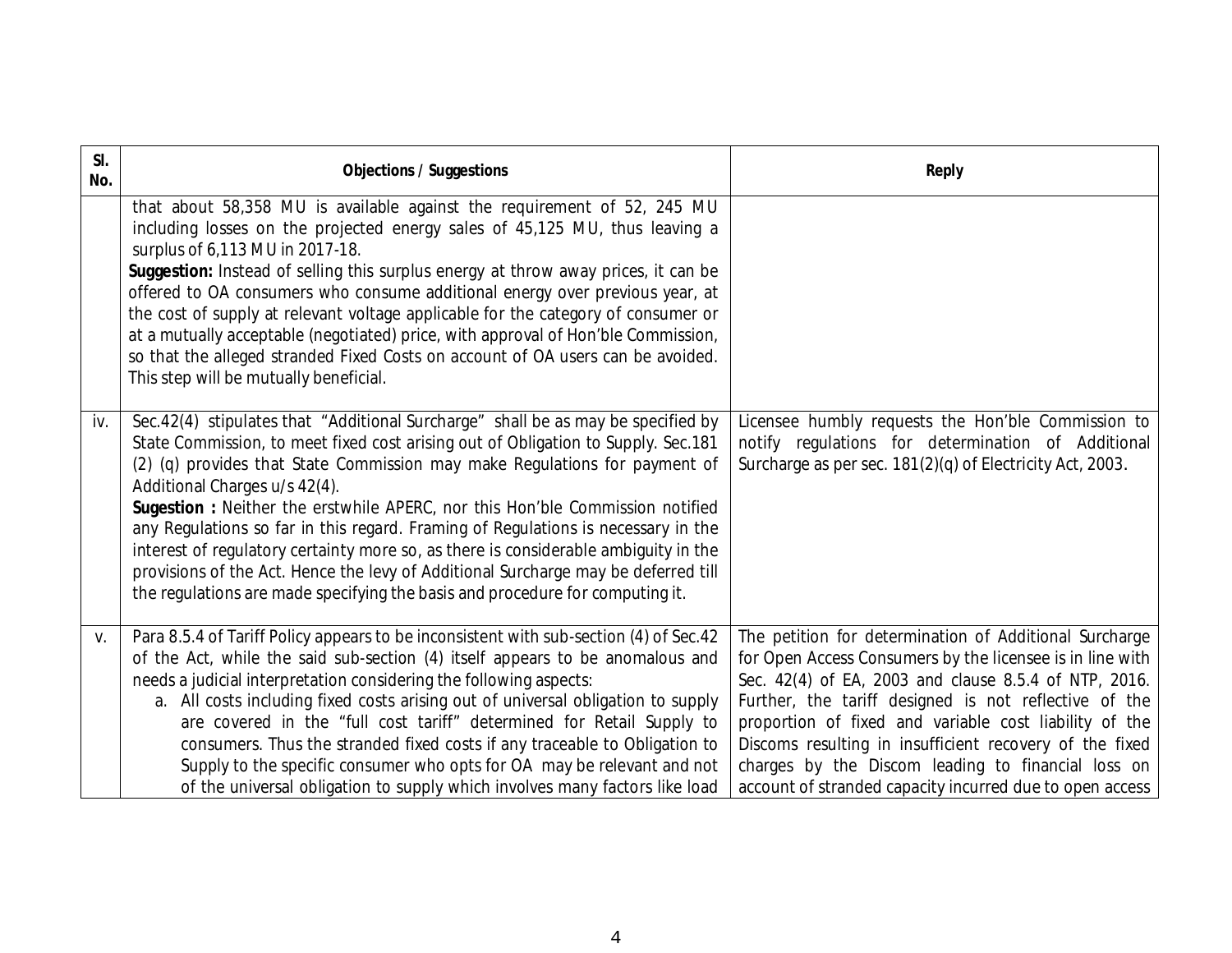| SI.<br>No. | <b>Objections / Suggestions</b>                                                                                                                                                                                                                                                                                                                                                                                                                                                                                                                                                                                                                                                                                                                                                                                                                                                                                                                                                                                                                                                                                                                                              | <b>Reply</b>                                                                                                       |
|------------|------------------------------------------------------------------------------------------------------------------------------------------------------------------------------------------------------------------------------------------------------------------------------------------------------------------------------------------------------------------------------------------------------------------------------------------------------------------------------------------------------------------------------------------------------------------------------------------------------------------------------------------------------------------------------------------------------------------------------------------------------------------------------------------------------------------------------------------------------------------------------------------------------------------------------------------------------------------------------------------------------------------------------------------------------------------------------------------------------------------------------------------------------------------------------|--------------------------------------------------------------------------------------------------------------------|
|            | forecast, power procurement planning, merit Order dispatch, etc.<br>b. Therefore, It can be reasonably presumed that the legislative intent of<br>Sec. 42 (4) is to fasten this liability on such consumers, for whom dedicated<br>capacity is created under "special agreements" entered by them<br>committing to avail supply for long term with certain specific conditions,<br>but not for consumers who are governed by agreements conforming to the<br>General terms and Conditions of Supply (GTCS)<br>c. The liability for additional surcharge u/s 42(4) is omitted and Sec. 181(2)(q)<br>is being deleted in the "supply licensee regime" being introduced through<br>the Electricity Amendment Bill of 2014/15 placed in the Parliament. This<br>provision is substituted by a new provision as follows:<br>Sec. 42 (5): " Notwithstanding anything contained in this section, the open access<br>consumer shall not switch over to any other supplier except by giving the notice of<br>minimum time period as may be specified by the Appropriate Commission.".<br>Hon'ble Commission may consider these aspects before deciding the I.A.s filed<br>by DISCOMs. | sales.<br>Further, it is to mention that the licensee is bound to act<br>in accordance with Electricity Act, 2003. |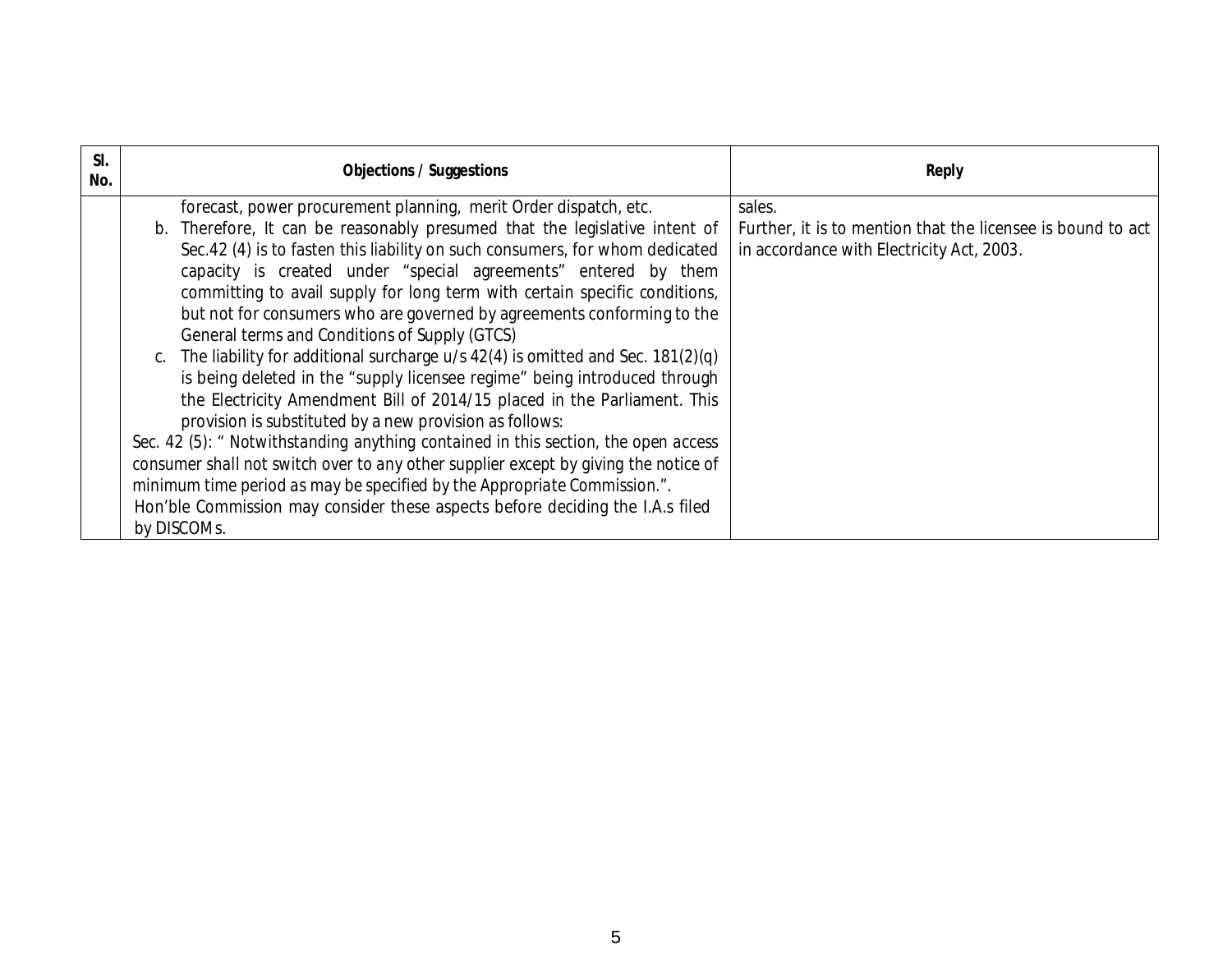#### **Replies to the Objections / Suggestions raised on Additional Surcharge to be levied on Open Access consumers for the FY 2017-18 by Sri M. Venugopala Rao, Senior Journalist & Convener, Centre for Power Studies, # 7-1-408 to 413, F 203, Sri Sai Darsan Residency, Balkampet Road, Ameerpet, Hyderabad – 500 016.**

| SI.<br>No. | <b>Objections / Suggestions</b>                                                                                                                                 | <b>Reply</b>                                                             |
|------------|-----------------------------------------------------------------------------------------------------------------------------------------------------------------|--------------------------------------------------------------------------|
| İ.         | When the Discoms are serving all categories of consumers, including                                                                                             | Whenever any consumer opts for open access and takes                     |
|            | subsidised consumers, they have a social responsibility of providing cross                                                                                      | intermittent supply through open access, the Discoms                     |
|            | subsidy to the subsidised consumers as decided by the Commission. When                                                                                          | continue to pay fixed charges in lieu of its contracted                  |
|            | cross-subsidising consumers leave the Discoms under the arrangement of                                                                                          | capacity with generating stations. However Discoms are                   |
|            | open access, the latter get deprived of revenue that accrues on account of                                                                                      | unable to sufficiently recover such fixed cost obligation                |
|            | cross subsidy. As a result, to the extent cross subsidy is lost, either the tariffs                                                                             | from the open access consumers. As the actual fixed cost                 |
|            | to the subsidised consumers or the subsidy to be borne by the Government                                                                                        | recovery is less than fixed cost commitment, the Discoms                 |
|            | will have to be increased. On the other hand, the suppliers and consumers                                                                                       | are saddled with stranded costs on account of universal                  |
|            | under open access will have no obligation to provide cross subsidy, if there is<br>no cross subsidy surcharge. In other words, it will create a situation which | obligation.<br>Hence the licensee proposed additional surcharge from the |
|            | leads to resting social responsibility and additional burden with the                                                                                           | open access consumers to recover such stranded costs.                    |
|            | Government and additional burden to subsidised consumers, on the one                                                                                            |                                                                          |
|            | hand, and profits to open access suppliers and benefits to open access                                                                                          |                                                                          |
|            | consumers, on the other. That is the reason why imposition of cross subsidy                                                                                     |                                                                          |
|            | surcharge and additional surcharge on open access consumers is permitted in                                                                                     |                                                                          |
|            | the Electricity Act, 2003.                                                                                                                                      |                                                                          |
| ii.        | Whatever principles the Commission is following in determining cross subsidy                                                                                    | Honble Commissions (Combined APERC and TSERC) have                       |
|            | in its tariff orders, the same should be followed in determining cross subsidy                                                                                  | determined the cross subsidy surcharge from 2005-06 to                   |
|            | surcharge and additional surcharge also. It is more so because, in normal                                                                                       | 2014-15, on the basis of the methodology followed in the                 |
|            | circumstances, open access purchases would be preferred by consumers if                                                                                         | Tariff Orders (embedded cost) for arriving the cross subsidy.            |
|            | only the cost of such purchases is less than the tariffs to be paid by them to                                                                                  | Honble APTEL in Apppeal nos. 169 to 172 of 2005 and                      |
|            | the Discoms for same quantum of power.                                                                                                                          | Appeal nos 248 & 249 of 2005 in its order dated: 05-07-2007              |
|            |                                                                                                                                                                 | has directed the combined APERC to determine the cross                   |
|            |                                                                                                                                                                 | subsidy surcharge as per para 8.5 of the National Tariff                 |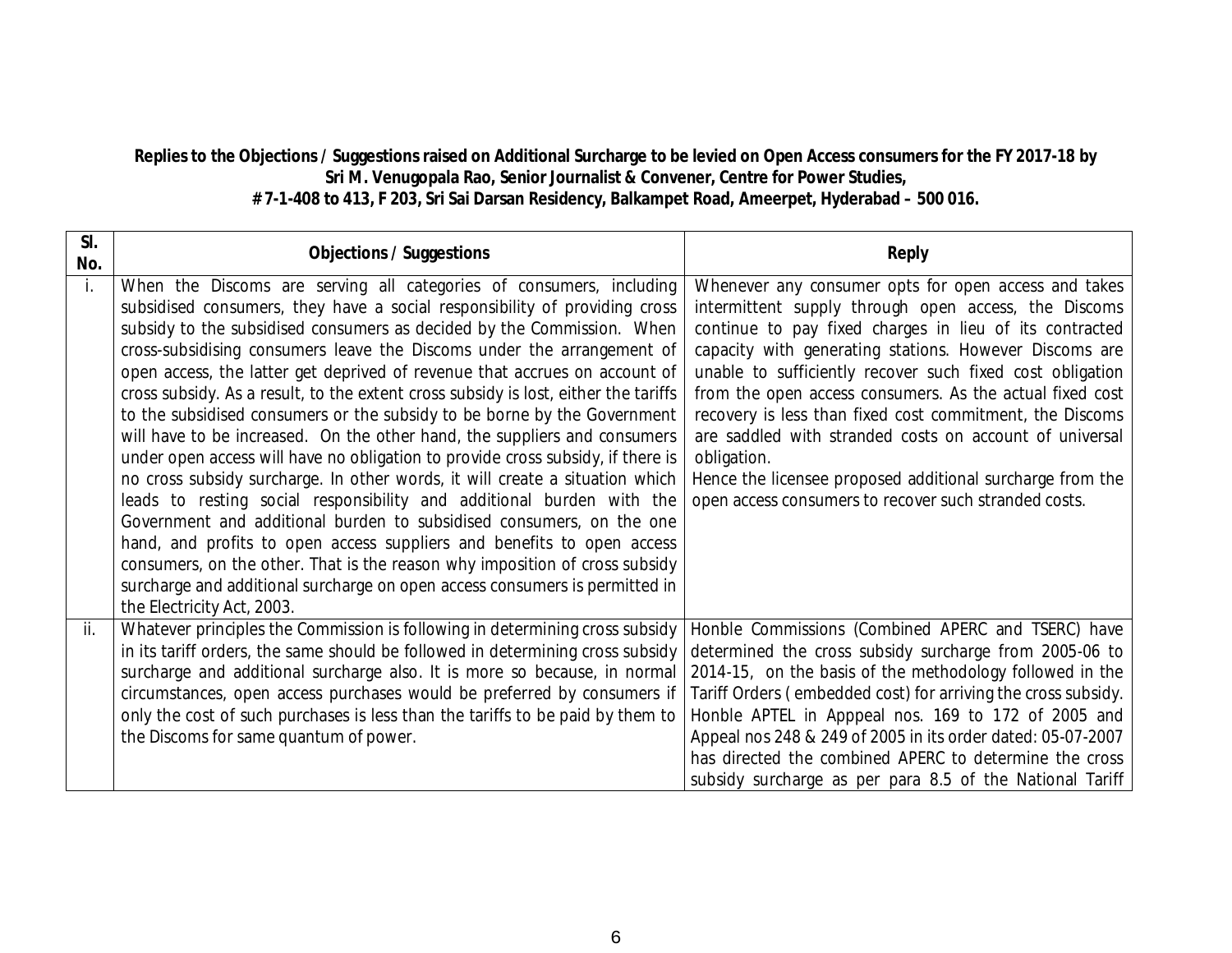| SI.<br>No. | <b>Objections / Suggestions</b>                                                                                                                                                                                                                                                                                                                                                                                                                                                                                                                                                                                                                                                                                                                                                                                                                                                                                                                                                                                                                                                                                                                                                                                                                                                                                                                                     | <b>Reply</b>                                                                                                                                                                                                                                                                                                                                                                                                                                                                                                                                                                                                                                                                                                                                                                                                                                                                                                                                            |
|------------|---------------------------------------------------------------------------------------------------------------------------------------------------------------------------------------------------------------------------------------------------------------------------------------------------------------------------------------------------------------------------------------------------------------------------------------------------------------------------------------------------------------------------------------------------------------------------------------------------------------------------------------------------------------------------------------------------------------------------------------------------------------------------------------------------------------------------------------------------------------------------------------------------------------------------------------------------------------------------------------------------------------------------------------------------------------------------------------------------------------------------------------------------------------------------------------------------------------------------------------------------------------------------------------------------------------------------------------------------------------------|---------------------------------------------------------------------------------------------------------------------------------------------------------------------------------------------------------------------------------------------------------------------------------------------------------------------------------------------------------------------------------------------------------------------------------------------------------------------------------------------------------------------------------------------------------------------------------------------------------------------------------------------------------------------------------------------------------------------------------------------------------------------------------------------------------------------------------------------------------------------------------------------------------------------------------------------------------|
|            |                                                                                                                                                                                                                                                                                                                                                                                                                                                                                                                                                                                                                                                                                                                                                                                                                                                                                                                                                                                                                                                                                                                                                                                                                                                                                                                                                                     | Policy, 2006, which stipulates that weighted average power<br>purchase cost of top 5% marginal sources excluding NCE and<br>liquid fuel sources is to be arrived for arriving the CSS for a<br>particular class of consumers.<br>Subsequently, APERC has filed civil appeal nos 4936-4941 of<br>2007 before the Hon'ble Supreme Court challenging the<br>order of APTEL, which are dismissed by Hon'ble Supreme<br>Court in its order dated: 31-03-2016.                                                                                                                                                                                                                                                                                                                                                                                                                                                                                                |
|            |                                                                                                                                                                                                                                                                                                                                                                                                                                                                                                                                                                                                                                                                                                                                                                                                                                                                                                                                                                                                                                                                                                                                                                                                                                                                                                                                                                     | Honble TSERC, from 2015-16 onwards has been determining<br>the Cross Subsidy Surcharge on the basis of methodology<br>stipulated in the Tariff Policy.                                                                                                                                                                                                                                                                                                                                                                                                                                                                                                                                                                                                                                                                                                                                                                                                  |
| iii.       | The arrangement of open access is a negation of regulation; it is one of the<br>dichotomies in the reform process being fobbed off on the power utilities of<br>the States by the Government of India. The costs of generation of power<br>differ from one power station to another, depending on their capital cost,<br>the costs of fuels they use, parameters of efficiency they can achieve, etc. In<br>a multi-buyer system, when the Discoms purchase power from different<br>projects at different tariffs through power purchase agreements, the average<br>cost of power purchase and cost to serve each category of consumers are<br>being taken into account to ensure uniformity in tariff to each category of<br>consumers being determined by the Hon'ble Commission. It ensures some<br>kind of equilibrium and equity. Irrespective of differences in costs of<br>generation of power by different projects, once fed into the grid, the utility<br>of energy is same to all the consumers. If cross-subsidising consumers of a<br>category are allowed to procure power under open access, depending on the<br>sources from whom they procure power, the tariffs they have to pay may<br>differ. Such consumers get the benefit of reduction of tariff, if they get<br>power from open access sources at tariffs lesser than what they have to pay | The stated objective of Electricity Act is for generally taking<br>measures conducive to development of electricity industry,<br>promoting competition therein, protecting interest of<br>consumers and supply of electricity to all areas. Provision of<br>Open Access is a central measure for promoting<br>competition and in providing the choice to the consumer to<br>choose the supplier.<br>Tariff Policy of MOP dated 28th January 2016 mandates<br>reduction of cross subsidy to +/- 20% of average cost of<br>supply based on the road map specified by the State<br>Regulatory Commission.<br>However the concern of the objector on the adverse impact<br>of Open Access on the Discom is noted.<br>The provision of open access as enshrined in the Electricity<br>Act needs to be allowed with proper safeguards on<br>protecting the interest of licensee which has contracted<br>sufficient power and set up network infrastructure to |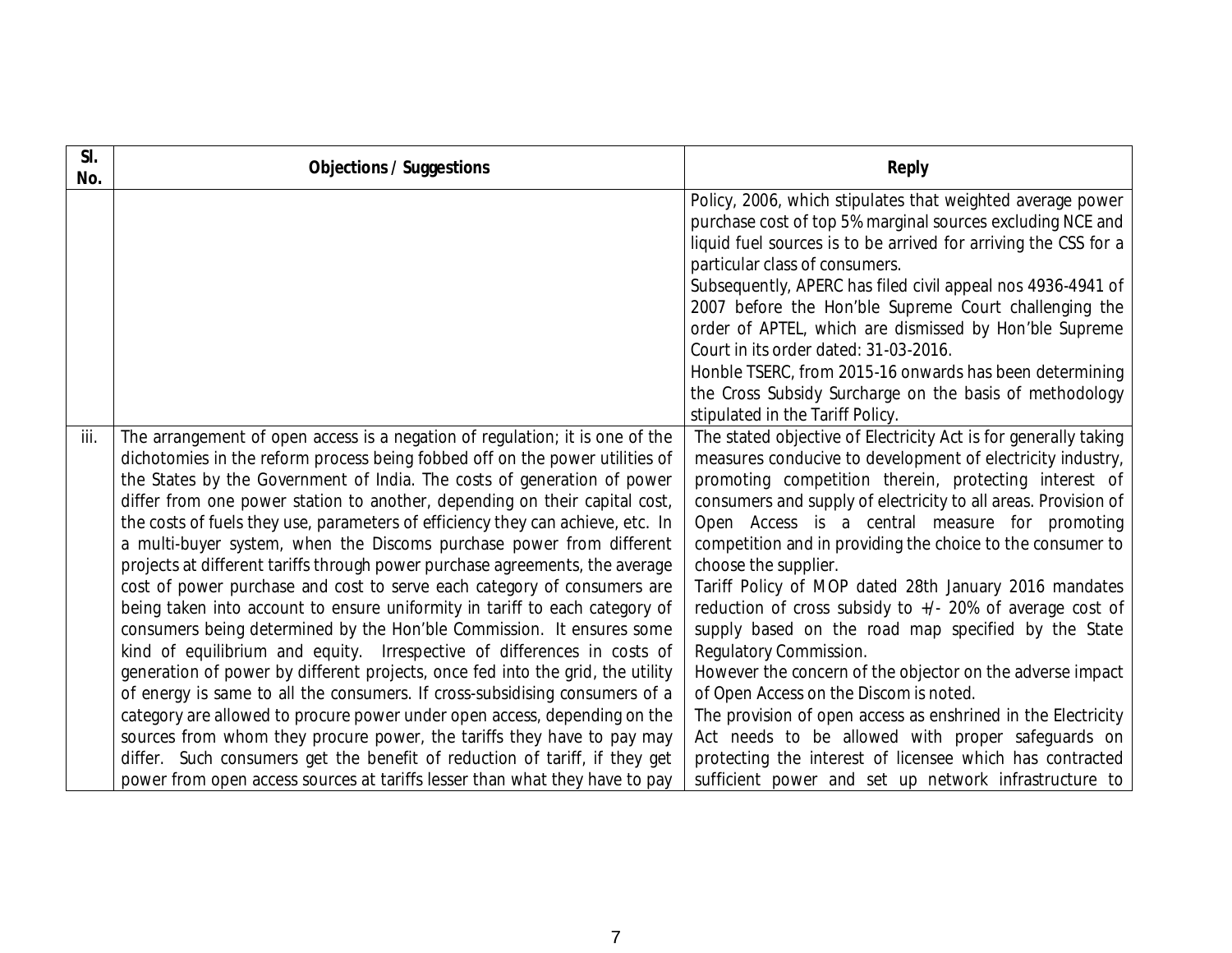| SI.<br>No. | <b>Objections / Suggestions</b>                                                                                                                                                                                                                                                                                                                                                                                                                                                                                                                                                                                                                                                                                                                                                                                                                                                                                                                                                                                                                                                                                                                                                                                                                                                                                                                                                                                          | <b>Reply</b>                                                                                                                                                                                                                                                                                                                                                                                                                                                                                                                                         |
|------------|--------------------------------------------------------------------------------------------------------------------------------------------------------------------------------------------------------------------------------------------------------------------------------------------------------------------------------------------------------------------------------------------------------------------------------------------------------------------------------------------------------------------------------------------------------------------------------------------------------------------------------------------------------------------------------------------------------------------------------------------------------------------------------------------------------------------------------------------------------------------------------------------------------------------------------------------------------------------------------------------------------------------------------------------------------------------------------------------------------------------------------------------------------------------------------------------------------------------------------------------------------------------------------------------------------------------------------------------------------------------------------------------------------------------------|------------------------------------------------------------------------------------------------------------------------------------------------------------------------------------------------------------------------------------------------------------------------------------------------------------------------------------------------------------------------------------------------------------------------------------------------------------------------------------------------------------------------------------------------------|
|            | to the Discoms. Similarly, open access sellers also may get the benefit of<br>higher tariffs, if they can sell power at tariffs higher than they otherwise<br>have to sell to the Discoms under due regulatory process, but less than the<br>tariffs such open access consumers have otherwise to pay to the Discoms. It<br>will lead to a situation when same categories of consumers have to pay<br>different tariffs to the Discoms and open access sellers. In other words,<br>regulation ensures uniformity and equity, whereas open access leads to<br>inequity and lack of level playing field to same category of consumers, say,<br>industries, i.e., between same category of consumers who purchase power<br>from the Discoms and who purchase power from open access sources and                                                                                                                                                                                                                                                                                                                                                                                                                                                                                                                                                                                                                             | supply 24 x 7 reliable power to all consumers in its licensee<br>area.                                                                                                                                                                                                                                                                                                                                                                                                                                                                               |
| iv.        | even among the latter consumers themselves.<br>In a situation of severe scarcity for power that may arise as a result of faulty<br>policies and failures of the Governments, among other reasons, when cross-<br>subsidising consumers, subjected to severe power cuts, are forced or<br>permitted to get power through open access from other sources, obviously,<br>at a higher price than the applicable tariffs of the Discoms, imposing cross<br>subsidy surcharge and additional surcharge on such open access purchases<br>would tantamount to penalising such consumers for the failures of the<br>Governments and their power utilities. Barring this exception, cross subsidy<br>surcharge, as well as additional surcharge, should be determined and<br>collected from the open access consumers buying power from other sources,<br>even when the Discoms are supplying adequate power to them. In such a<br>situation, if no cross subsidy surcharge, as well as additional surcharge, is<br>imposed on such open access consumers, loss of cross subsidy and profits of<br>the Discoms on account of slump in their sales to such open access, but<br>otherwise regular, consumers will lead to imbalances and affect the finances<br>of the Discoms and their ability to adjust required cross subsidy. It will also<br>lead to under-utilisation of transmission and distribution capacities created. It | The peak demand in Telangana for FY 2015-16 was 6,849<br>MW and for FY 2016-07 the peak demand recorded was 9,<br>191 MW. The Licensee has made all efforts in meeting the<br>peak demand without any restrictions. This was possible<br>only through advance planning and contracting the<br>adequate quantities of power with regulatory approval.<br>Further, to meet the future demand of the state, state<br>utilities have tied up adequate power from various sources.<br>The total contracted capacity for FY 2017-18 would be<br>14,695 MW. |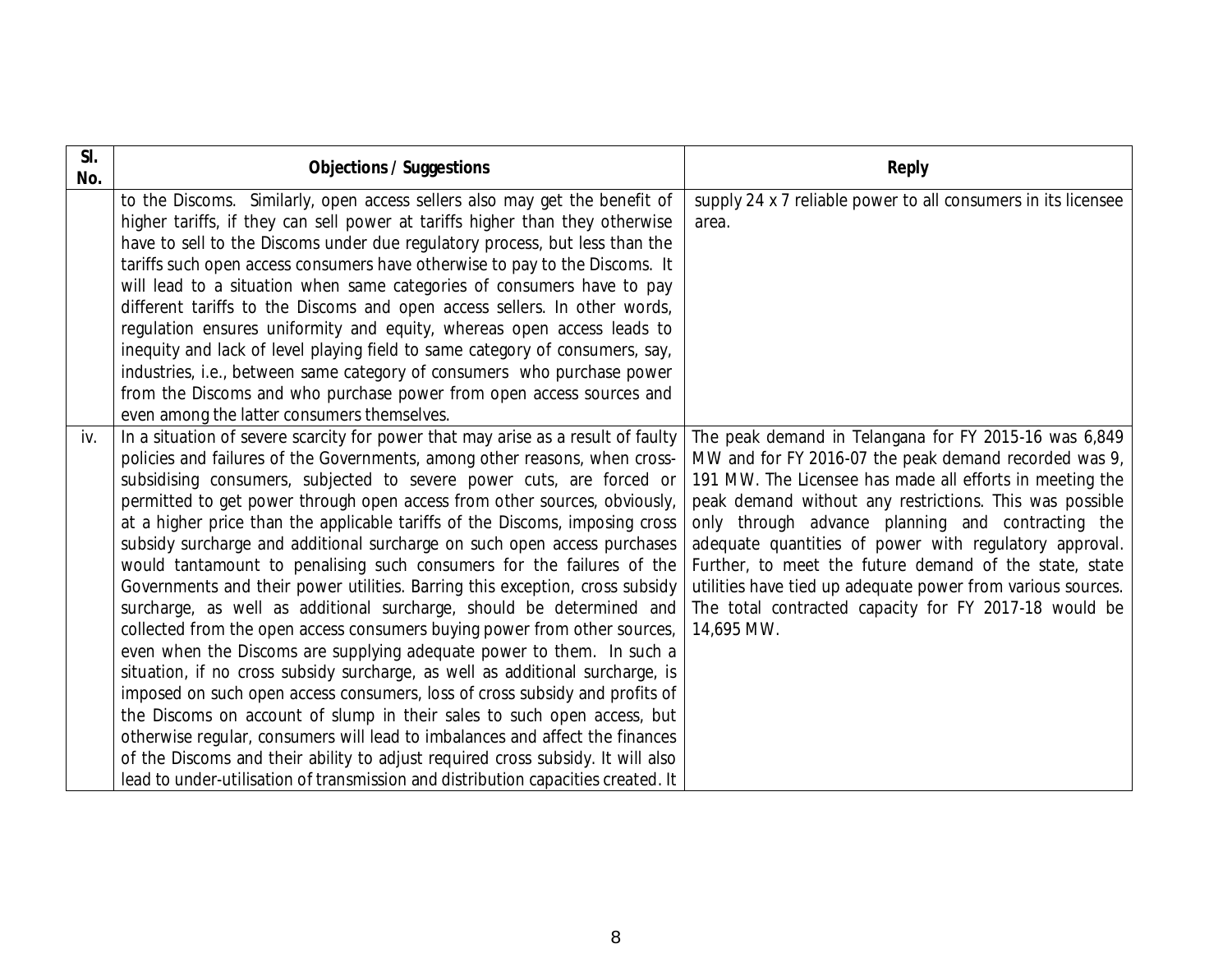| SI.<br>No. | <b>Objections / Suggestions</b>                                                     | <b>Reply</b>                                                |
|------------|-------------------------------------------------------------------------------------|-------------------------------------------------------------|
|            | will also lead to increasing availability of surplus power and need for backing     |                                                             |
|            | down the same and paying fixed costs for such non-generation of power.              |                                                             |
|            | Therefore, the Discoms should ensure that their decisions for procurement of        |                                                             |
|            | power should not lead to availability of unwarranted surplus power, with            |                                                             |
|            | attendant avoidable burdens on consumers of power.                                  |                                                             |
| V.         | The amounts of cross subsidy surcharge proposed by the Commission for               |                                                             |
|            | same category of consumers differ from one Discoms to another. This may             |                                                             |
|            | be due to variance in cost to serve the same category of consumers under            |                                                             |
|            | different Discoms. In the face of such variance in cost to serve the same           |                                                             |
|            | category of consumers under different Discoms, uniformity in tariffs to the         |                                                             |
|            | same category of consumers in the entire State is being maintained by the           |                                                             |
|            | Government providing subsidy required by the Discoms. In the absence of             |                                                             |
|            | any such arrangement to maintain uniformity in cross subsidy being provided         |                                                             |
|            | by cross-subsidising consumers under different Discoms, variations in cross         |                                                             |
|            | subsidy surcharge and additional surcharge to be provided by them arise.            |                                                             |
|            | Here, in this case, it is likely that uniformity is being imposed arbitrarily and   |                                                             |
|            | artificially by the Commissions, whereas uniformity in tariffs to same category     |                                                             |
|            | of consumers under different Discoms in a State is being ensured with the           |                                                             |
|            | subsidy being provided by the State Government. This is one of the cons of          |                                                             |
|            | the reform process creating different Discoms in the State. The remedy to           |                                                             |
|            | avoid such undesirable variations and inequitous arrangement and maintain           |                                                             |
|            | uniformity is to merge all the Discoms into one.                                    |                                                             |
| vi.        | When any cross-subsidising consumer leaves the Discom concerned, opting             | In the case of a power surplus scenario, the need for       |
|            | for open access, the transmission and distribution capacity created for such a      | collecting additional surcharge from open access consumers  |
|            | consumer earlier becomes idle, depriving the Discom concerned of charges            | arises despite serving the existing and/or new consumers as |
|            | that were being collected for utilisation of T&D capacity, as a part and parcel     | the power procurement is being done considering the         |
|            | of tariff that was being collected from such consumer till then. Till the utilities | anticipated demand hike in all consumer categories.         |
|            | give new service connections, that T&D capacity continues to remain idle.           | Majority of the consumers are availing supply through open  |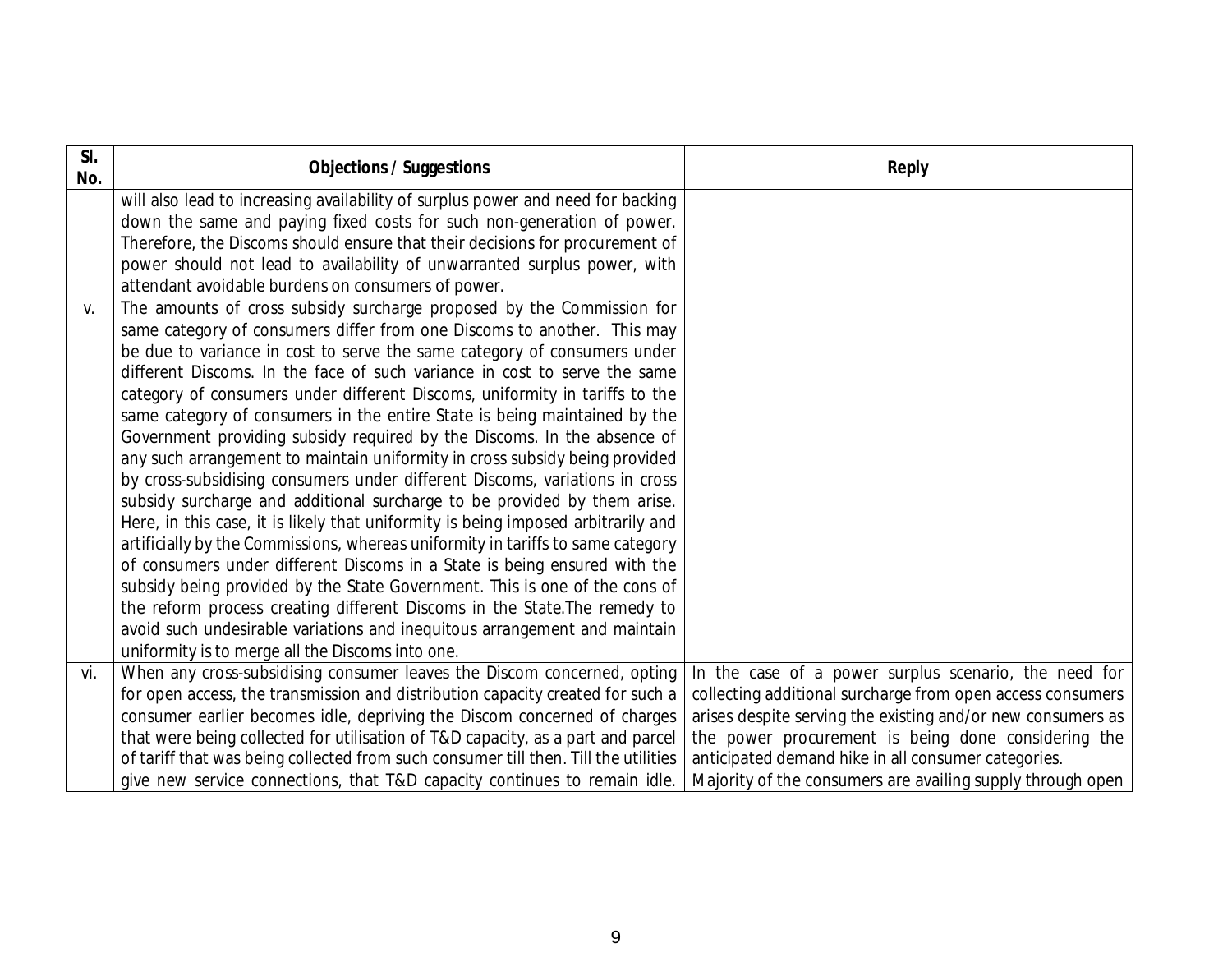| SI.<br>No. | <b>Objections / Suggestions</b>                                                                                                                                                                                                                                                                                                                                                                                                                                                                                                                                                                                                                                                                                                                                                                                                                                                                                                                                                                                                                                                                                                                                                                  | <b>Reply</b>                                                                                                                                                                                                                                                                                                                                                                                                                                                                                                                                                                                                              |
|------------|--------------------------------------------------------------------------------------------------------------------------------------------------------------------------------------------------------------------------------------------------------------------------------------------------------------------------------------------------------------------------------------------------------------------------------------------------------------------------------------------------------------------------------------------------------------------------------------------------------------------------------------------------------------------------------------------------------------------------------------------------------------------------------------------------------------------------------------------------------------------------------------------------------------------------------------------------------------------------------------------------------------------------------------------------------------------------------------------------------------------------------------------------------------------------------------------------|---------------------------------------------------------------------------------------------------------------------------------------------------------------------------------------------------------------------------------------------------------------------------------------------------------------------------------------------------------------------------------------------------------------------------------------------------------------------------------------------------------------------------------------------------------------------------------------------------------------------------|
|            | Also, additional surcharge is intended to avoid loss of charges on account of<br>such capacity remaining idle, in addition to fixed charges to be paid by the<br>Discoms for backing down the surplus power that arises as a result of such<br>open access transactions. Once Transco/Discom can make use of such idle<br>capacity by serving the existing and/or new consumers, the need for<br>collecting additional surcharge from the earlier consumer who opted for<br>open access ceases.                                                                                                                                                                                                                                                                                                                                                                                                                                                                                                                                                                                                                                                                                                  | access maintaining the contracted demand with the Discom.<br>These consumers are procuring the power through open<br>access through exchanges when the price is low and they<br>are taking power from Discom when the exchange price is<br>high. Even though the consumers are taking power through<br>open access, Discom shall be ready to provide supply to the<br>consumer whenever he desires as he is having contracted<br>demand with the Discom.                                                                                                                                                                  |
| vii.       | Providing open access just for asking may not be feasible and desirable, for<br>excess T&D capacity has to be created in advance to facilitate the same. It<br>entails substantial investments and utilisation of such excess capacity is<br>always subject to the volatile nature of open access transactions. Irrespective<br>of the regulations pertaining to open access, an element of uncertainty and<br>under-utilisation or even overloading of the system, with its attendant<br>problems, are inherent in such an unplanned arrangement. Such constraints<br>of availability of transmission corridor are being felt in getting additional<br>power from one State to another and from one region to another. Unless<br>T&D system is strengthened and expanded to create additional capacity to<br>meet the requirements of growing demand for power in a planned way,<br>problems of overloading and higher losses will continue. It may even result in<br>grid failures. The arrangement of open access is no substitute for planned<br>development of the power sector, including T&D system, to ensure quality<br>supply of adequate power at reasonable prices to the consumers. | Open access is one of the ways to promote competition in<br>the sector but shall not put the Discoms under financial<br>doldrums which is being strictly regulated by the State<br>Commission. Hence, the Electricity Act, 2003 has allowed the<br>Discoms to collect the cross subsidy surcharge and<br>additional surcharge to recoup any financial losses suffered<br>from open access consumers.<br>The Discom is strengthening its distribution system for<br>giving reliable and quality power supply to its consumers<br>and planning to provide 24 hours power supply to<br>agriculture consumers phase by phase. |
| viii.      | It is a delicate task for the Hon'ble Commission to decide additional surcharge<br>to be levied on open access consumers, with the dichotomy of ensuring<br>regulatory process for maintaining uniformity in tariffs and protecting the<br>interests of the Discoms, especially in view of their social responsibilities, on<br>the one hand, and encouraging open access transactions, on the other. As                                                                                                                                                                                                                                                                                                                                                                                                                                                                                                                                                                                                                                                                                                                                                                                         | It may be well appreciated that delivery of power to the<br>consumer would be successful not only by having sufficient<br>contracted power quantum. A robust transmission and<br>distribution network is needed for delivering the power to<br>the consumer.                                                                                                                                                                                                                                                                                                                                                              |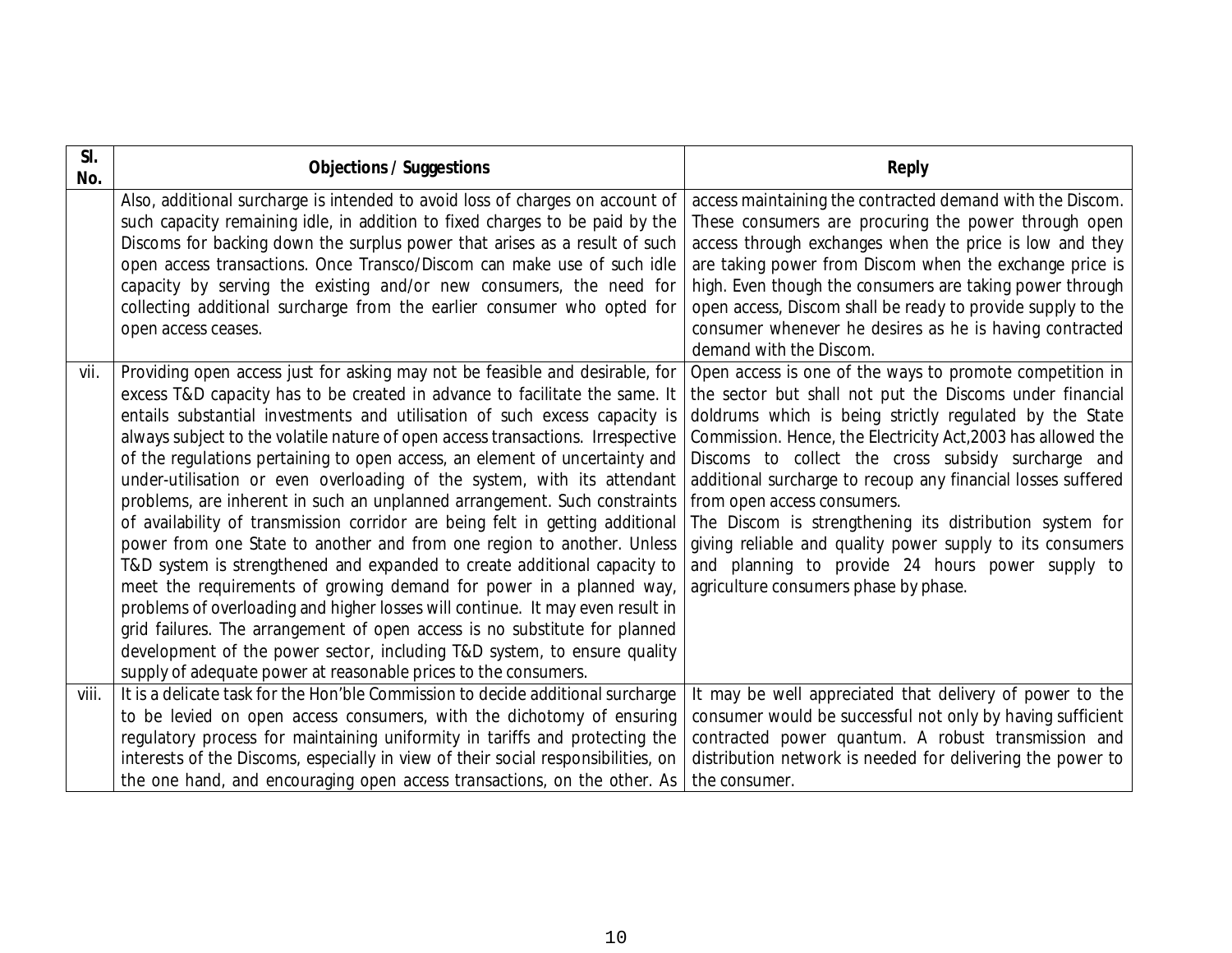| SI.<br>No. | <b>Objections / Suggestions</b>                                                                                                                                                                                                                                                                                                                                                                                                                                                                                                                                                                                                                                                                                                                                                                                                                                   | <b>Reply</b>                                                                                                                                                                       |
|------------|-------------------------------------------------------------------------------------------------------------------------------------------------------------------------------------------------------------------------------------------------------------------------------------------------------------------------------------------------------------------------------------------------------------------------------------------------------------------------------------------------------------------------------------------------------------------------------------------------------------------------------------------------------------------------------------------------------------------------------------------------------------------------------------------------------------------------------------------------------------------|------------------------------------------------------------------------------------------------------------------------------------------------------------------------------------|
|            | such, for the reasons explained above, among others, the Hon'ble<br>Commission may consider determining additional surcharge in such a that it<br>protects the genuine interests of the Discoms, on the one hand, and provides<br>a marginal benefit to the open access consumers, in view of the fact that<br>open access has to be permitted as a mandatory policy imposed by the Gol. I<br>request the Hon'ble Commission to take into account the claim of the<br>Discoms that the fixed cost commitment arising out of their obligation to<br>maintain a robust distribution network, as well as payment of transmission<br>charges to TS Transco, which work out to Rs.7245 crore, is not included in the<br>costs while arriving at additional surcharge as worked out by them, while<br>determining additional surcharge to be collected from open access | Hence if any transmission and distribution assets which are<br>getting stranded due to open access, the costs of the same<br>needs to be recovered from the open access consumers. |
|            | consumers.                                                                                                                                                                                                                                                                                                                                                                                                                                                                                                                                                                                                                                                                                                                                                                                                                                                        |                                                                                                                                                                                    |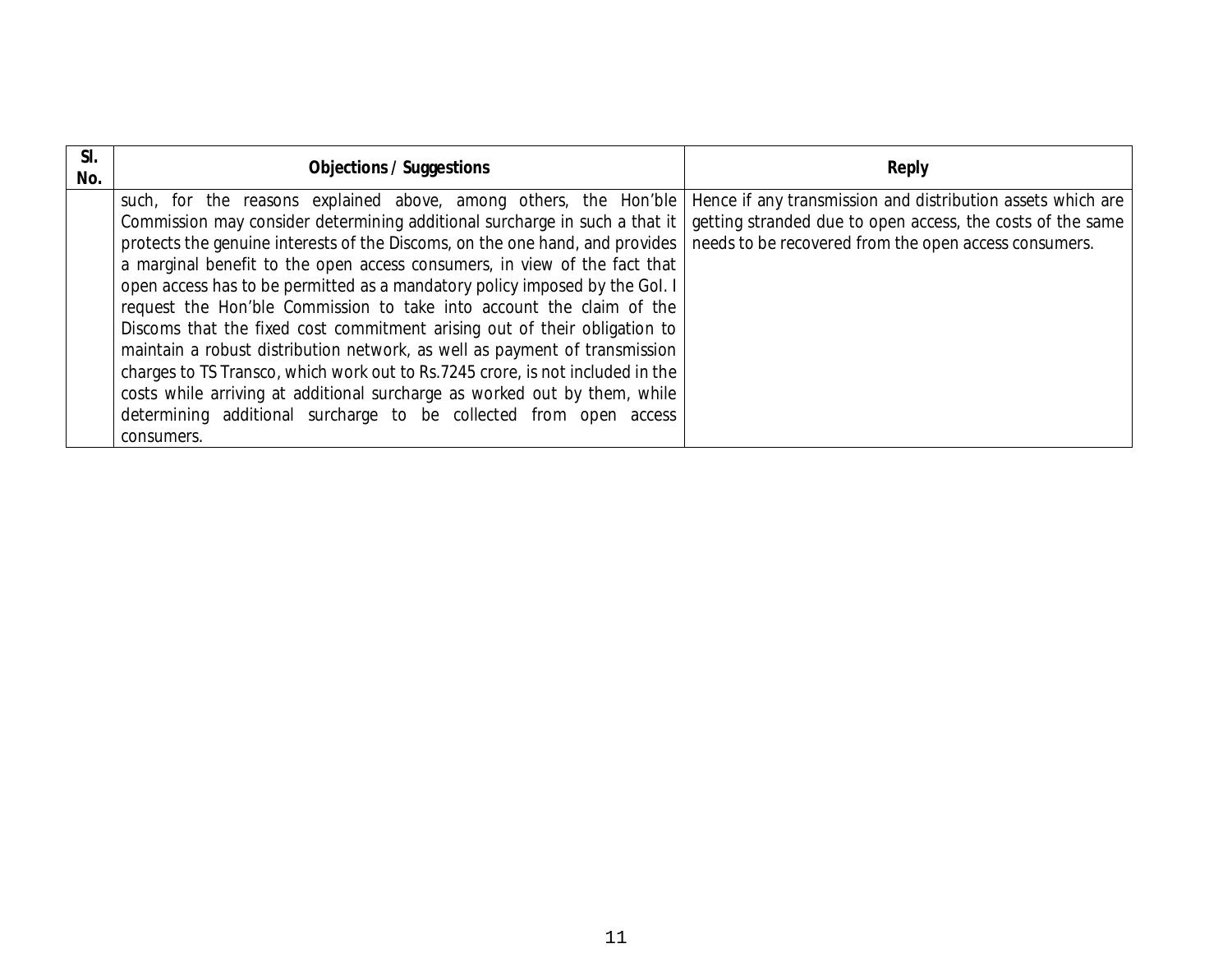# **Replies to the Objections / Suggestions raised on Additional Surcharge to be levied on Open Access consumers for FY 2017-18 by Sri Gowra Srinivas, President, FTAPCCI, HO : Federation House, FAPCCI Mar, Red Hills, Hyderabad-500004.**

| SI.<br>No. | <b>Objections / Suggestions</b>                                                                                                                                                                                                                                                                                                                                                                                                                                                                                                                                                                                                                                                                                                                                                                                                                                                                                                                                                                                                                                                                                                                                                                                                                                                          | <b>Reply</b>                                                                                                                                                                                                                                                                                                                                                                                                                                                                                                                                                                                                                                                                                                                                                                                                                                                                                                                                                                                                                                                                                                                                                                                                                                                    |
|------------|------------------------------------------------------------------------------------------------------------------------------------------------------------------------------------------------------------------------------------------------------------------------------------------------------------------------------------------------------------------------------------------------------------------------------------------------------------------------------------------------------------------------------------------------------------------------------------------------------------------------------------------------------------------------------------------------------------------------------------------------------------------------------------------------------------------------------------------------------------------------------------------------------------------------------------------------------------------------------------------------------------------------------------------------------------------------------------------------------------------------------------------------------------------------------------------------------------------------------------------------------------------------------------------|-----------------------------------------------------------------------------------------------------------------------------------------------------------------------------------------------------------------------------------------------------------------------------------------------------------------------------------------------------------------------------------------------------------------------------------------------------------------------------------------------------------------------------------------------------------------------------------------------------------------------------------------------------------------------------------------------------------------------------------------------------------------------------------------------------------------------------------------------------------------------------------------------------------------------------------------------------------------------------------------------------------------------------------------------------------------------------------------------------------------------------------------------------------------------------------------------------------------------------------------------------------------|
| ii.        | It is respectfully submitted that in the instant Petition, the<br>Petitioner has not furnished evidence to establish its claim<br>of stranded capacity due to increase in OA sales. In fact,<br>the Petitioner has miserably failed to furnish any data on<br>its stranded capacity during the past/recent period on<br>account of such increase in open access sales. The only<br>data submitted by the Petitioner is with respect to growth<br>of open access sales of HT-1 consumers during FY 2015-16<br>and FY 2016-17. It's only based on this increase in open<br>access sales of HT consumers that the Petitioner intends to<br>claim additional surcharge for the forthcoming period.<br>The Petitioners have provided no conclusive evidence of<br>the fixed cost of power that has been lying stranded solely<br>due to open access consumers. From the data provided, it<br>is not possible to ascertain the amount of MUs backed<br>down conclusively due to power purchase through open<br>access and the fixed costs for the same. The total amount<br>of stranded power procurement cost is required to be<br>worked out periodically to be apportioned amongst the<br>open access consumers importing power during the period<br>when additional surcharge is leviable. | The Discom has provided the adequate data required for computation of<br>additional surcharge in the IA and as additional information to the Honble<br>Commission which is also placed in the TSNPDCLs website.<br>During the year 2016-17, various generators have backed down to reduce their<br>generation by 4910 MU due to reduction in Discoms demand. This is mainly<br>due to the reason that consumers of Discom are availing of supply through<br>open access for a quantum of 2134 MU.<br>The discoms have to pay the fixed cost even though the generation from<br>generators is backed down.<br>As per the filings of Discom even though the fixed cost of the discoms arised<br>out of fixed charges of power purchase cost is around Rs 1515 per kVA per<br>month, the demand charges collecting from the HT consumers is only Rs 390<br>per kVA per month. Rest of the fixed charges is covered under energy charges.<br>When the Discom consumers procure power through open access, they will<br>pay minimum of 80% demand charges and they are not liable to pay energy<br>charges to Discoms for energy procured through open access. Therefore open<br>access consumption by discom consumers is leading under recovery of fixed<br>costs. |
| iii.       | <b>Errors in Present Computations</b><br>a. The fixed cost claimed by the Petitioner in its Retail<br>Tariff Petition (page 54 of the Tariff Petition filed by                                                                                                                                                                                                                                                                                                                                                                                                                                                                                                                                                                                                                                                                                                                                                                                                                                                                                                                                                                                                                                                                                                                           | a. The Fixed costs claimed in the ARR filings is 11055 crores and the Licensee<br>has considered the total NCE cost in the fixed cost in filings of additional<br>surcharge. Hence totaling of NCE costs of Rs. 2843 crores to the fixed costs                                                                                                                                                                                                                                                                                                                                                                                                                                                                                                                                                                                                                                                                                                                                                                                                                                                                                                                                                                                                                  |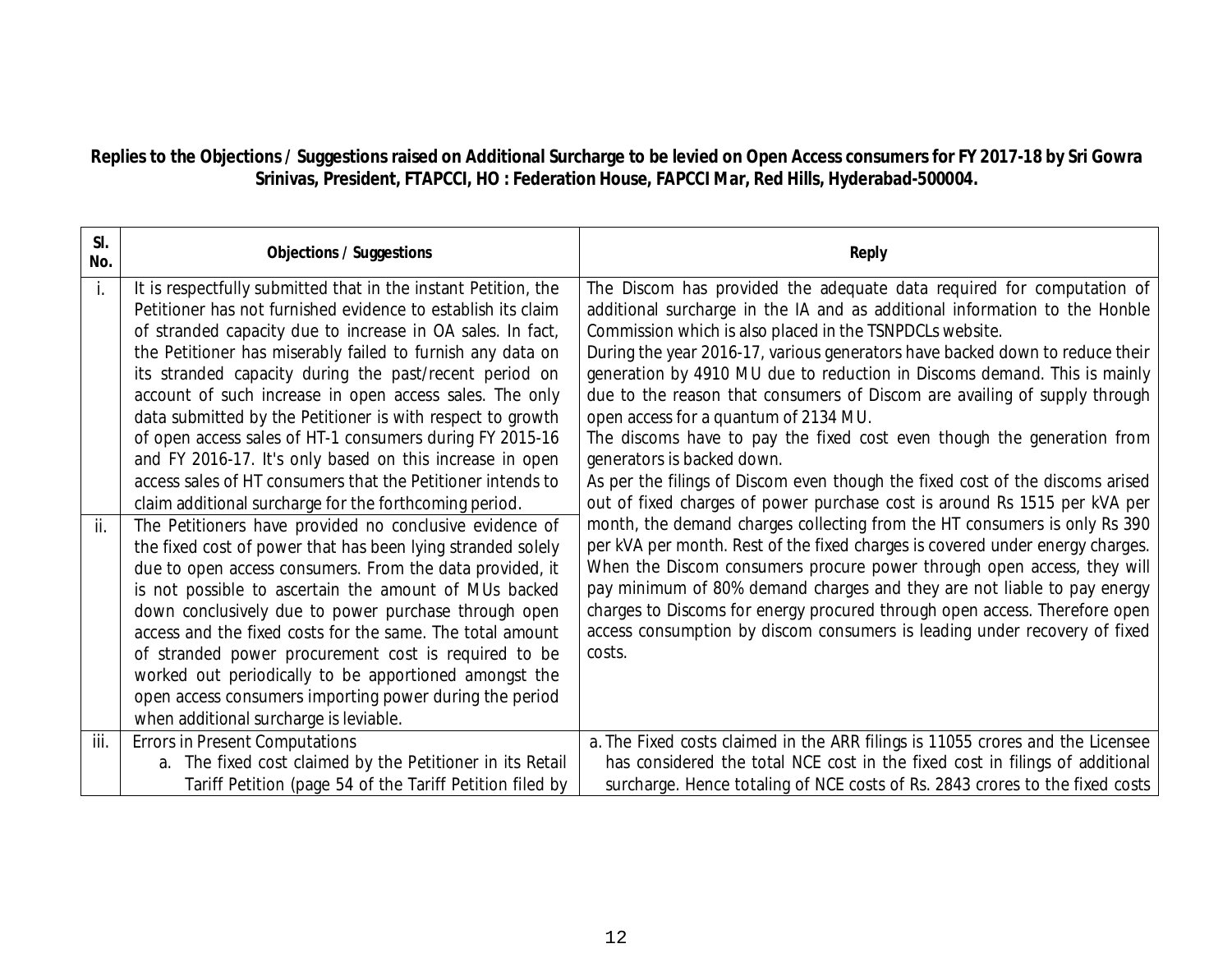| SI.<br>No. |    | <b>Objections / Suggestions</b>                          | <b>Reply</b>                                                                     |
|------------|----|----------------------------------------------------------|----------------------------------------------------------------------------------|
|            |    | TSSPDCL) was Rs. 11055 crore against that claimed in     | will result at Rs. 13898 crores which is stated in IA petition. Hence there is   |
|            |    | the instant Petition as Rs. 13898 crore.                 | no error crept.                                                                  |
|            |    | b. To utter dismay, the Petitioner has included even the | b. The Licensee submits that the renewable generating stations are must-run      |
|            |    | variable cost of renewable power sources to the tune     | stations so their cost of generation remains fixed and doesn't get affected      |
|            |    | of Rs. 2744.12 crore while claiming the fixed cost of    | by the change in energy requirement therefore variable cost of renewable         |
|            |    | Rs. 13898 crore in the instant Petition. It may be       | power sources has been included in the computation                               |
|            |    | noted that even the Hon'ble Commission while             | c. The fixed cost claimed by the Discoms including NCE cost in ARR filings is Rs |
|            |    | issuing the Tariff Order dated 26.8.2017, has            | 13898 crs, whereas, honble commission has approved a fixed cost of (Rs           |
|            |    | approved the fixed cost for renewable power sources      | 10212.53 cr+Rs 2430.42 cr)= Rs 12,643 cr.                                        |
|            |    | at Rs. 24.20 crore only.                                 | d. Discoms have filed for power purchase cost of Rs 24,421 cr whereas,           |
|            |    | c. The total fixed cost approved by the Hon'ble          | Hon'ble Commission has approved Rs 21,692 cr.                                    |
|            |    | Commission in the Tariff Order dated 26.8.2017 is Rs.    | e. Discoms have calculated the fixed charges based on the average                |
|            |    | 10212 crore against that claimed by the Petitioner at    | peakdemand as the Discom would get demand charges based on the                   |
|            |    | Rs. 11055 crore.                                         | recorded demand only not on contracted demand.                                   |
|            |    | d. The total power purchase cost approved by the         | f. In the two part tariff mechanism, the retail supply tariffs are divided into  |
|            |    | Hon'ble Commission in the Tariff Order dated             | two components viz. fixed charge/demand charge and energy charge. Fixed          |
|            |    | 26.8.2017 is Rs. 21692 crore against Rs. 24421 crore     | charge/demand charge is designed to recover the costs of the DISCOM              |
|            |    | claimed by the Petitioner.                               | which are fixed in nature such as the capacity charges payable to power          |
|            | е. | The "fixed cost to be recovered" has been computed       | generators, transmission charges, operation & maintenance expenses,              |
|            |    | by the Petitioner based on the average peak demand       | depreciation, Interest on loans, return on equity etc. this is generally         |
|            |    | met in the State in FY 2016-17, whereas the same         | recovered on the basis of connected load/contract demand or maximum              |
|            |    | ought to be based on the connected load of the           | demand of the consumer. Energy charge is designed to recover the costs of        |
|            |    | discoms.                                                 | the DISCOMs which are variable in nature such as variable cost component         |
|            |    | Notwithstanding above, the comparison of fixed cost      | of power purchase etc. These costs are recoverable on the basis of the           |
|            |    | obligation of power purchase at Rs. 1515/kVA/month       | actual consumption of the consumers during the billing period (per kWh or        |
|            |    | with the fixed charges in tariff i.e.<br>Rs.             | per kVAh basis).                                                                 |
|            |    | 390/kVA/month is baseless since ARR recovery is          | Even though two-part tariff has been introduced by the Hon'ble Commission,       |
|            |    | allowed by the Hon'ble Commission in the Tariff          | there is a mismatch between the actual fixed and variable cost liability         |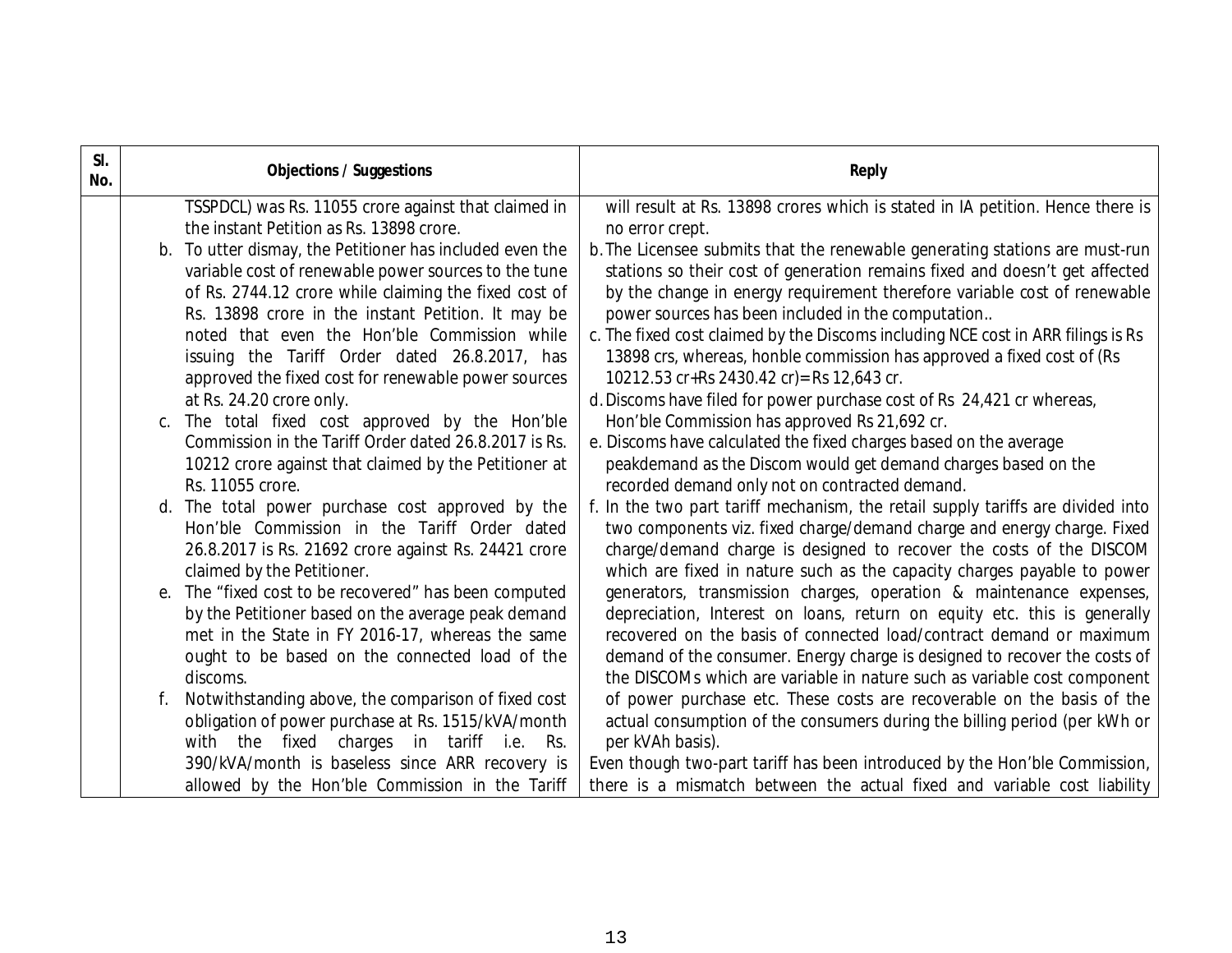| SI.<br>No. | <b>Objections / Suggestions</b>                                                                                         | <b>Reply</b>                                                                                                                            |
|------------|-------------------------------------------------------------------------------------------------------------------------|-----------------------------------------------------------------------------------------------------------------------------------------|
|            | Order based on the total ARR recovered through                                                                          | incurred by DISCOMs to the proportion of cost recoverable through fixed                                                                 |
|            | appropriate fixed and energy charge rate and not<br>through a mechanism where overall fixed charge                      | charge and energy charge still exists.<br>For a short Term Open Access consumer who is moving to open access,                           |
|            | obligation is recovered through fixed charge rate and                                                                   | DISCOM save only on the variable cost of power procurement whereas                                                                      |
|            | the energy charge obligation is recovered though                                                                        | DISCOM still has to incur the fixed cost (Capacity charges) which should in turn                                                        |
|            | energy charge rates.                                                                                                    | be recoverable from consumers. If the tariff designed is not reflective of the                                                          |
|            |                                                                                                                         | proportion of fixed and variable cost liability of DISCOMs, there will be                                                               |
|            |                                                                                                                         | insufficient recovery of the fixed charges by the DISCOM.                                                                               |
| iv.        | The discoms appear to have remarkably deviated in their                                                                 | The licensee has an obligation to provide uninterrupted, reliable power supply                                                          |
|            | planning and projections w.r.t. the power requirement and                                                               | to all the consumers in the area of supply. As a part of its universal obligation,                                                      |
|            | availability in the State. As a result of the above, the                                                                | the licensee to meet the increasing demand in domestic, agriculture, industry,                                                          |
|            | Petitioners are now left with huge surplus power available                                                              | commercial has tied up with Power generators to eliminate demand-supply                                                                 |
|            | ("a problem of plenty") with no corresponding off-take in                                                               | gaps.                                                                                                                                   |
|            | the State. Thus, the stranded capacity and cost required to                                                             | The licensee will enter long-term PPAs to cater to the needs of the state in                                                            |
|            | be paid by the Petitioners allegedly for such surplus power is                                                          | providing uninterrupted, reliable power supply and in meeting the sales                                                                 |
|            | not due to the open-access customers only. The data                                                                     | growth.                                                                                                                                 |
|            | submitted by the petitioner states that the actual power                                                                | The power procurement plans is being done based on load forecasts plans,                                                                |
|            | procured by the open access HT customers during 2016-17<br>was 2134 MUs. This sale is around 5.26% of the total revised | government policies and socio-economic aspects.                                                                                         |
|            | sales approved by the Hon'ble Commission for FY 2016-17 in                                                              | The licensee projects the demand requirement based on the past growth in                                                                |
|            | its Order dated 26.8.2017. It is submitted that the discoms                                                             | the respective categories and make arrangements for procurement of power<br>from the generators including renewable sources in advance. |
|            | have projected a surplus available energy to the tune of                                                                | Further, it takes 3 to 5 years for a thermal plant to start its commercial                                                              |
|            | around 11,320 MUs during FY 2017-18. This undespatched                                                                  | operations from its initial stage. Hence any sudden increase in demand during                                                           |
|            | quantum, notwithstanding the open access purchase,                                                                      | the year has to be met from the long term sources or at higher rates from                                                               |
|            | further depicts the fixed cost burden that would be borne by                                                            | short term sources.                                                                                                                     |
|            | the Petitioners owing to its poor planning.                                                                             | Hence the power procurement plan considers the minimum spinning reserves                                                                |
|            | It is therefore pertinent that the Petitioners provide                                                                  | to be maintained to handle demand exigencies, gestation period of power                                                                 |
|            | specific reasons for such capacity getting stranded, since                                                              | plants, existing plant capacities and availability of transmission corridors.                                                           |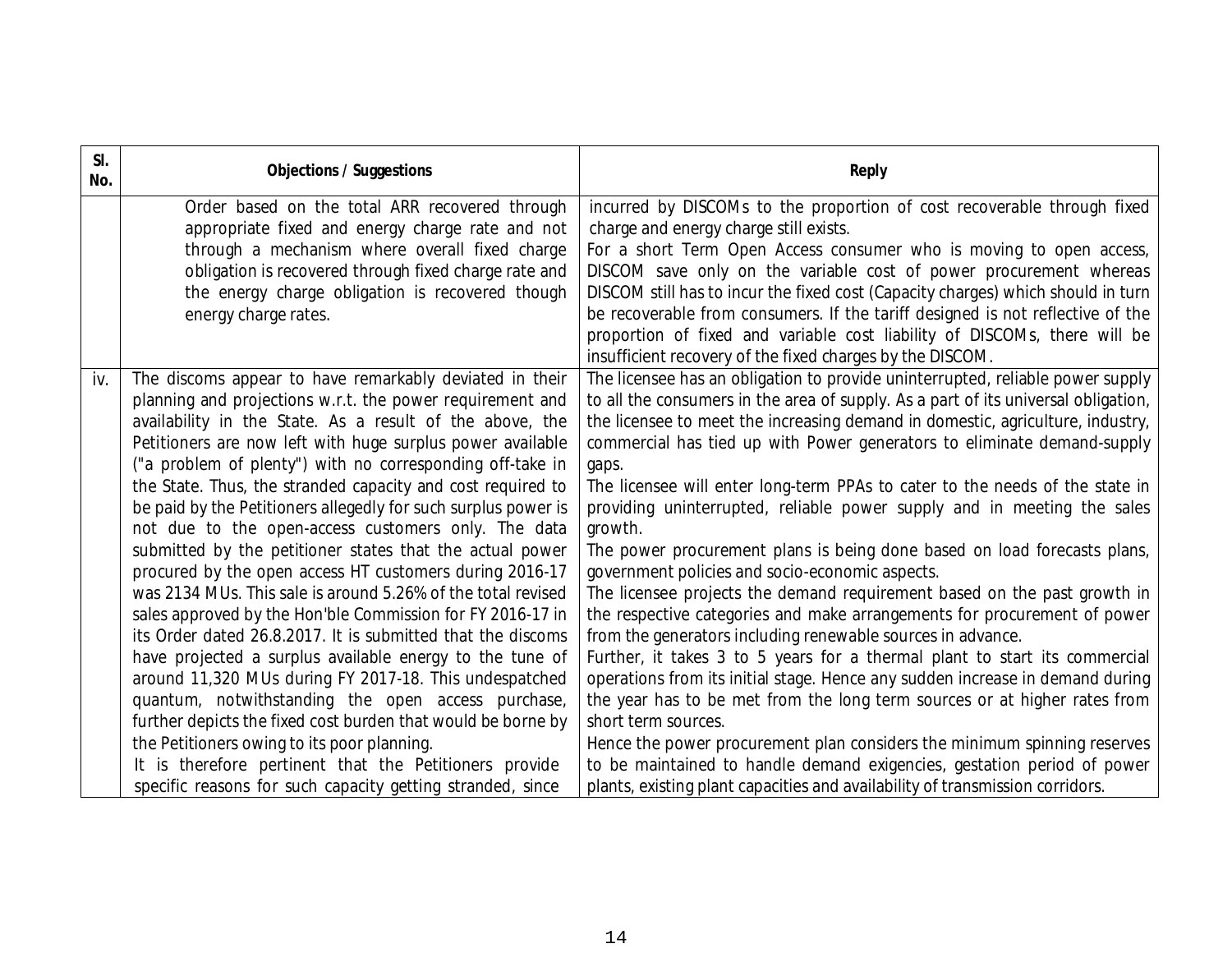| SI.<br>No. | <b>Objections / Suggestions</b>                                                                                                                                                                                                                                                                                                                                                                                                                                                                                                                                                                                                                                                       | <b>Reply</b>                                                                                                                                                                                                                                                                                                                                                                                                                                                                                                                                                                                                                                                                                                                                                                                                                      |
|------------|---------------------------------------------------------------------------------------------------------------------------------------------------------------------------------------------------------------------------------------------------------------------------------------------------------------------------------------------------------------------------------------------------------------------------------------------------------------------------------------------------------------------------------------------------------------------------------------------------------------------------------------------------------------------------------------|-----------------------------------------------------------------------------------------------------------------------------------------------------------------------------------------------------------------------------------------------------------------------------------------------------------------------------------------------------------------------------------------------------------------------------------------------------------------------------------------------------------------------------------------------------------------------------------------------------------------------------------------------------------------------------------------------------------------------------------------------------------------------------------------------------------------------------------|
|            | there can be several factors responsible for idle capacity<br>besides the increase in OA sales, namely lack of adequate<br>power evacuation capacity, T&D network outages,<br>significant demand reduction, etc. In absence of above<br>details and particulars, the relief sought by the Petitioners<br>ought not to be granted.                                                                                                                                                                                                                                                                                                                                                     | Thus varied factors apart from load forecasts will be factored in making<br>power procurement plans in order to ensure uninterrupted and reliable<br>power supply.                                                                                                                                                                                                                                                                                                                                                                                                                                                                                                                                                                                                                                                                |
| V.         | The Objector has already been subjected to significantly<br>high demand charges, based on the available data, which<br>entails that a considerable amount of fixed cost burden of<br>the discoms is being offset from the demand charges paid<br>by the industrial consumers. Thus, need of an Additional<br>surcharge in the present milieu cannot be reckoned with.                                                                                                                                                                                                                                                                                                                 |                                                                                                                                                                                                                                                                                                                                                                                                                                                                                                                                                                                                                                                                                                                                                                                                                                   |
| vi.        | The manifold flaws in the approach of Petitioner to claim<br>Additional Surcharge in the present submissions are briefed<br>hereon.<br>a. Firstly, the Petitioner ought to have submitted and<br>considered the actual units which were backed<br>down/surrendered from<br>different<br>generating<br>stations and determine the fixed costs paid by<br>discoms for the actual energy surrendered for open<br>access.<br>b. Secondly, there are no findings or discussions on the<br>reasons why such power could be surrendered /<br>backed<br>down.<br>Interestingly,<br>the<br>surrendering/backing / down of power is due to<br>plethora of reasons not attributable to consumers | a. The details of backed down from different generating stations are already<br>been submitted to the Honble Commission as a part of additional<br>information and the same is also placed in TSNPDCL website.<br>During the year 2016-17, various generators are backed down to reduce<br>their generation of energy of 4910 MU due to reduction in Discoms<br>demand. This is mainly due to the consumers of Discom availing of supply<br>through open access for a quantum of 2134 MU.<br>The discoms have to pay the fixed cost even though the generation from<br>generators is backed down.<br>The Licensee stands to pay fixed charges and penalty to Generators in the<br>event of reduction in energy dispatch from the Generator due to drop in<br>demand from consumers who have contracted power through open access. |
|            | such as reduced demand on account of reasons such<br>as rains, lower requirement, festival/ gazetted                                                                                                                                                                                                                                                                                                                                                                                                                                                                                                                                                                                  | Hence open access sales are leading to undermine the recovery of costs<br>incurred by the Licensee.                                                                                                                                                                                                                                                                                                                                                                                                                                                                                                                                                                                                                                                                                                                               |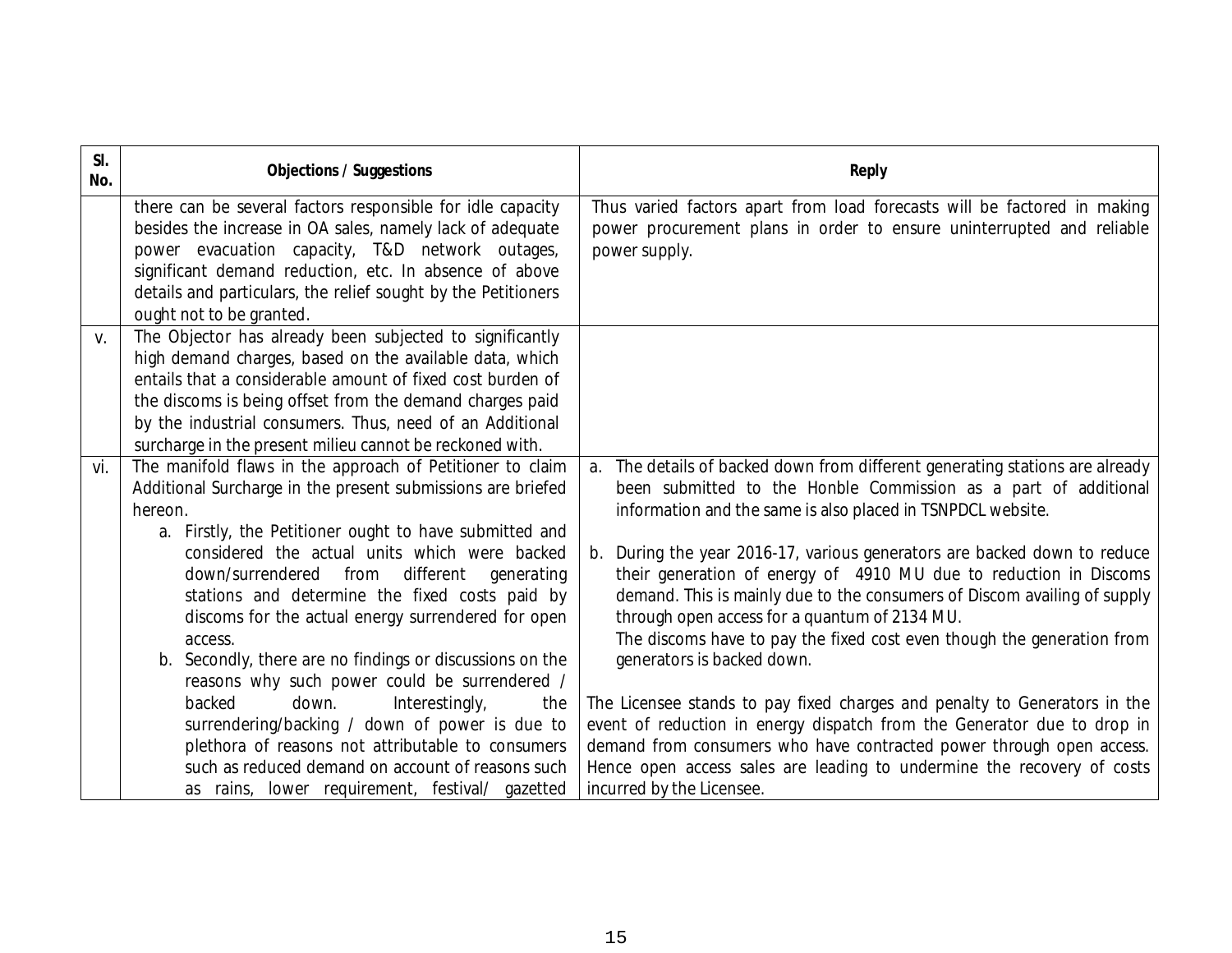| SI.<br>No. | <b>Objections / Suggestions</b>                                                                                                                                                                                                                                                                                                                                                                                                                                                                                                                                                                                                                                                                                                                                                                                                                                                                                                                                                                                                                                                                                                                                                                                                                                                                                                                                                                                                                                                                                                                                                                                                                                          | <b>Reply</b>                                                                                                                                                                                                                                                                                                                                                                                                                                                                                                                                                                                                                                                                                                                                                                                                                                                                                                                                                                                         |
|------------|--------------------------------------------------------------------------------------------------------------------------------------------------------------------------------------------------------------------------------------------------------------------------------------------------------------------------------------------------------------------------------------------------------------------------------------------------------------------------------------------------------------------------------------------------------------------------------------------------------------------------------------------------------------------------------------------------------------------------------------------------------------------------------------------------------------------------------------------------------------------------------------------------------------------------------------------------------------------------------------------------------------------------------------------------------------------------------------------------------------------------------------------------------------------------------------------------------------------------------------------------------------------------------------------------------------------------------------------------------------------------------------------------------------------------------------------------------------------------------------------------------------------------------------------------------------------------------------------------------------------------------------------------------------------------|------------------------------------------------------------------------------------------------------------------------------------------------------------------------------------------------------------------------------------------------------------------------------------------------------------------------------------------------------------------------------------------------------------------------------------------------------------------------------------------------------------------------------------------------------------------------------------------------------------------------------------------------------------------------------------------------------------------------------------------------------------------------------------------------------------------------------------------------------------------------------------------------------------------------------------------------------------------------------------------------------|
|            | holidays, etc.<br>Therefore, it is pertinent that the Hon'ble Commission<br>identifies the stranded capacity entirely due to open access<br>sales, based on the data for such time slots where the<br>generating capacity was available but not scheduled solely<br>due to consumers availing power via open access. Only after<br>identifying such stranded power and establishing that there<br>is indeed such idle capacity, the computations should be<br>done considering the total fixed costs paid by the discoms.<br>From the present submissions, it only appears that the<br>Petitioners seek to recover the fixed costs of surplus power<br>as Additional Surcharge from the OA consumers.<br>As regards the correct approach to verify the reasonableness<br>of the claims of Petitioners, it is first of all stated that the OA<br>consumers pay demand charges for their contract demand<br>maintained with the discoms as well as a minimum energy<br>charge on 50 kVAh/kVA/month of contracted demand. The<br>demand charges offset the discoms' liabilities towards the<br>fixed cost of generation. The significance of this step is<br>further more justified since the industrial consumers (incl.<br>the OA consumers) have already been subjected to higher<br>demand charges.<br>Having identified the actual fixed cost of stranded power as<br>paid by the discoms for the units availed via OA, it must be<br>compared with the total demand charges paid by the OA<br>consumers and regular consumers of the state against the<br>contract demandmaintained with the discoms. The<br>Additional Surcharge should have then been calculated to | The claim of the petitioner that the demand charges are high is incorrect. The<br>total fixed charge commitment of the Discoms is not being collected in the<br>form of demand charges which led to under recovery of fixed charges. As per<br>ARR filings 2017-18, the total fixed costs to be recovered are Rs. 1515 per<br>kVA/month. But the fixed costs recovery in the form of demand charges is only<br>Rs. 390 per/kVA/month which is only 25% of the Discom fixed cost<br>commitment.<br>The difference of fixed costs to be recovered and actually collected from the<br>consumers only is being levied as additional surcharge which is reflected in the<br>computation table of Discom Additional surcharge petition.<br>The details of availability of power, anticipated demand and projected open<br>access consumption by the consumers from the third party is been already<br>submitted in the ARR filings, additional surcharge filings and subsequent<br>additional information. |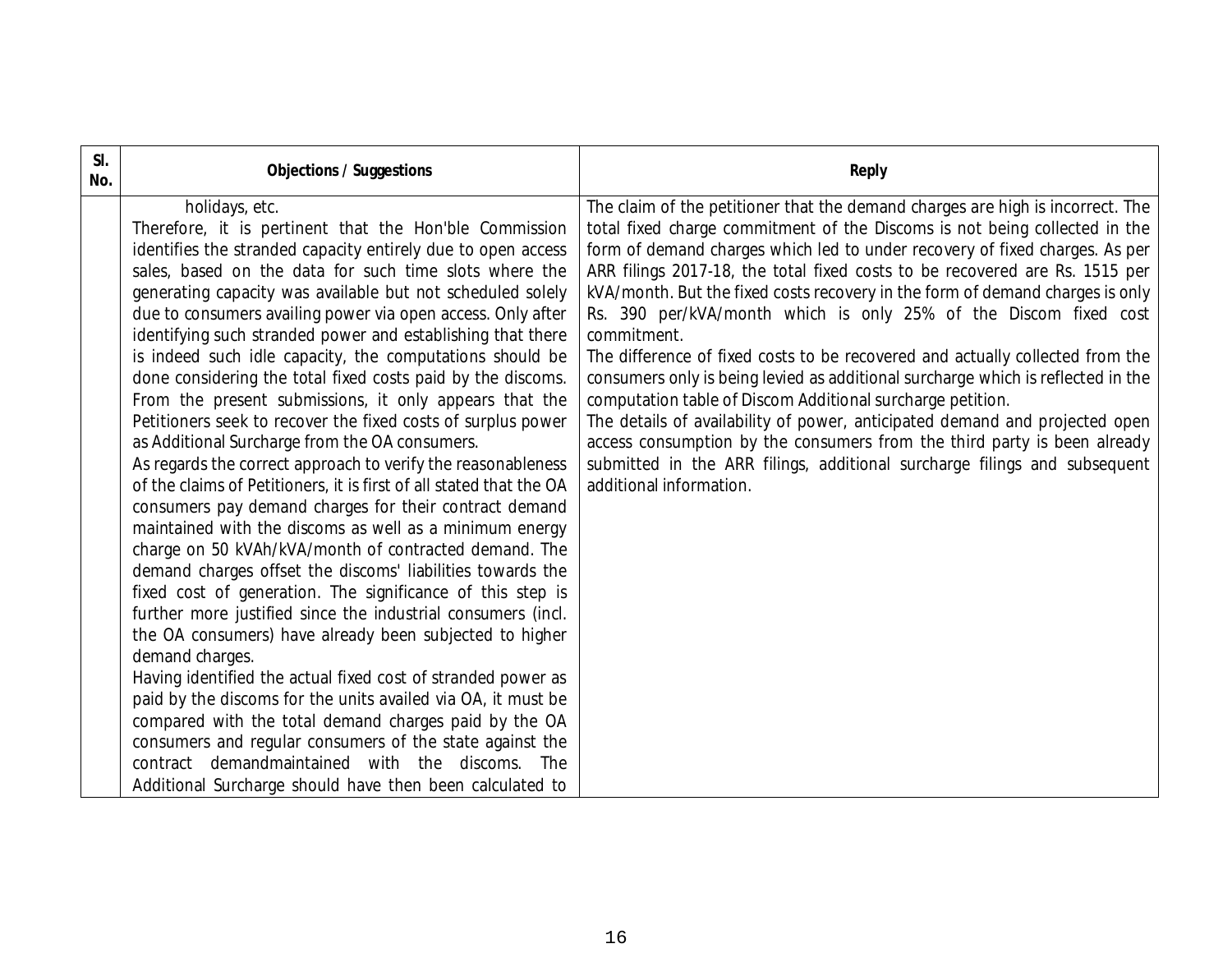| SI.<br>No. | <b>Objections / Suggestions</b>                                                                                                                                                                                                                                                                                                                                                                                                                                                                                                                                                                                                                                                                                                                                                                                                                                                                                                                                                                                                                                                                                                                                                                                                                                                                                                                                                                                                                                                                                                                                                           | <b>Reply</b>                                                                                                                                                                                                                                                                                                                                                                                                     |
|------------|-------------------------------------------------------------------------------------------------------------------------------------------------------------------------------------------------------------------------------------------------------------------------------------------------------------------------------------------------------------------------------------------------------------------------------------------------------------------------------------------------------------------------------------------------------------------------------------------------------------------------------------------------------------------------------------------------------------------------------------------------------------------------------------------------------------------------------------------------------------------------------------------------------------------------------------------------------------------------------------------------------------------------------------------------------------------------------------------------------------------------------------------------------------------------------------------------------------------------------------------------------------------------------------------------------------------------------------------------------------------------------------------------------------------------------------------------------------------------------------------------------------------------------------------------------------------------------------------|------------------------------------------------------------------------------------------------------------------------------------------------------------------------------------------------------------------------------------------------------------------------------------------------------------------------------------------------------------------------------------------------------------------|
| vii.       | compensate the difference if any.<br>It is submitted that in the present context, the stranded<br>capacity would be the stranded quantum due to the<br>consumers who opt to purchase power from third parties<br>through OA instead of drawing their full requirement from<br>the licensee. As such, it is also important to ascertain the<br>surplus power available with the licensee vis-a-vis power<br>procured by the consumers from third parties.<br>The approach for arriving at the stranded quantum and<br>cost has been deliberated by the Hon'ble Gujarat Electricity<br>Regulatory Commission in its Order dated 12.3.2014 in<br>Petition No. 1302 of 2013. The Objector requests the<br>Hon'ble Commission to direct the Petitioner to provide the<br>necessary data based on the aforementioned approach.<br>The proposed surcharge is against the provisions of the<br>Electricity Act, 2003, National Electricity Policy, 2005, Tariff<br>Policy, 2016, and the intention with which consumers are<br>permitted to receive supply of electricity from sources<br>other than the distribution licensee i.e. cost effective<br>electricity. The aforementioned statute along with the<br>policies mandates implementation of open access with a<br>caution that the levy of cross subsidy surcharge, additional<br>surcharge and wheeling charge should not make open<br>access onerous. This is purportedly an attempt by the<br>discoms to make procurement through open access more<br>expensive so that such consumers are forced to avail<br>supply from the discoms. | The Discoms proposed additional surcharge strictly in accordance to Sec. 42(4)<br>of the Electricity Act, 2003 and National Tariff Policy. The Act while promoting<br>open access in the electricity sector has also emphasized on the need for<br>collection of cross subsidy surcharge and additional surcharge to the extent of<br>losses suffered by the Discoms arised in meeting the universal obligation. |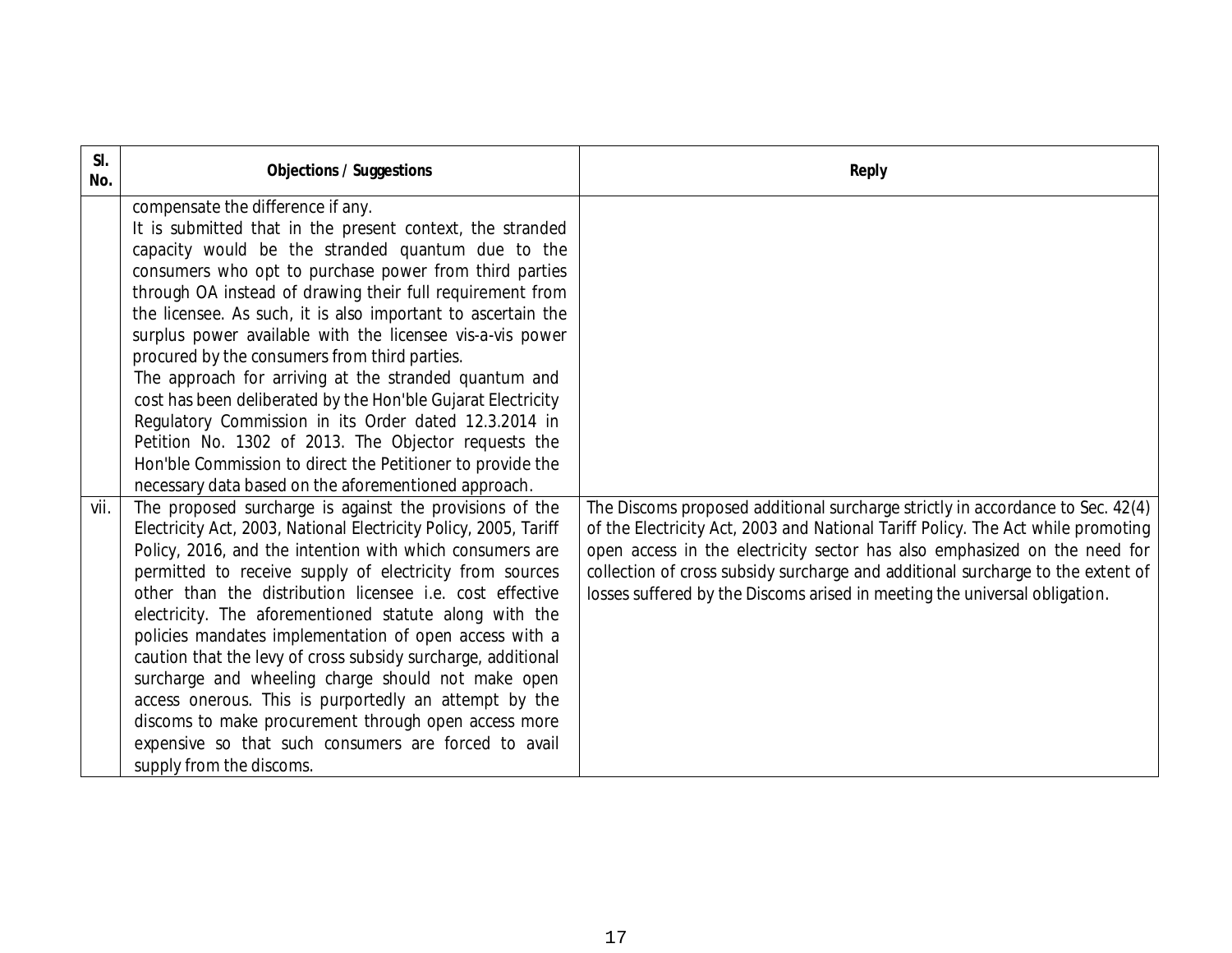**Replies to the Objections / Suggestions raised on Additional Surcharge to be levied on Open Access consumers for FY 2017-18 by InWEA.**

| SI.<br>No. | <b>Objections / Suggestions</b>                                                                                                                                                                                                                                                                                                                                                                                                                                                                                                                                                                                                                                                                                                                                                                                                                                                                                                                                                                                                                                                                                                                          | <b>Reply</b>                                                                                                                                                                                                                                                                                                                                                                                                                                                                                                                                                                                                                                                                                                                                                                                                                                                   |
|------------|----------------------------------------------------------------------------------------------------------------------------------------------------------------------------------------------------------------------------------------------------------------------------------------------------------------------------------------------------------------------------------------------------------------------------------------------------------------------------------------------------------------------------------------------------------------------------------------------------------------------------------------------------------------------------------------------------------------------------------------------------------------------------------------------------------------------------------------------------------------------------------------------------------------------------------------------------------------------------------------------------------------------------------------------------------------------------------------------------------------------------------------------------------|----------------------------------------------------------------------------------------------------------------------------------------------------------------------------------------------------------------------------------------------------------------------------------------------------------------------------------------------------------------------------------------------------------------------------------------------------------------------------------------------------------------------------------------------------------------------------------------------------------------------------------------------------------------------------------------------------------------------------------------------------------------------------------------------------------------------------------------------------------------|
| i.         | At the outset, InWEA would like to submit that the proposed Additional<br>Surcharge on OA consumers is unjustified and the need for the same has merely<br>arisen out of poor planning by both the DISCOMS in terms of poor load growth<br>projection coupled with contracting of excess Power. In view of the same InWEA<br>would like to plea to the Commission that the present proposal of levying<br>Additional Surcharge should not be approved. InWEA would like to highlight that<br>the petitioner has proposed Additional Surcharge considering the total Annual<br>fixed Cost (including Hydro and Renewable stations) for FY 2017-18 as INR<br>13,898 Crore. However as per the Retail Supply Tariff Order dated 26.08.2017<br>the annual Fixed cost approved by the Commission for FY 2017-18 is INR 10,212<br>Crore only. Therefore, we would like to request the Commission to consider the<br>annual fixed cost as INR 10,212 Crore, as approved in the Retail Supply tariff<br>order. Based on the revised Fixed cost the Additional Surcharge as per the<br>methodology specified by the petitioner comes out to be INR 1.26 per kVAh. | The Licensee has tied up considerable quantum of power<br>procurement from various sources in order to provide<br>reliable and quality power supply without any load<br>shedding to all the consumers in the state under<br>universal service obligation.<br>The peak demand for electricity in the state for FY 2015-<br>16 was 6,849 MW and for FY 2016-17 the peak demand<br>recorded was 9,191 MW on 31stMarch 2017.<br>The Licensee has made all efforts in meeting the peak<br>demand without any restrictions which was possible only<br>through advance planning and contracting of adequate<br>quantities of power with regulatory approval.<br>Further, for FY 2017-18 the peak demand recorded was<br>9397 MW on 7th August 2017 and the Licensee has<br>contracted for adequate quantities of power to meet the<br>expected growth in peak demand. |
| ii.        | We would further like to emphasize that in order to conclusively demonstrate<br>that Open Access has actually resulted in stranded Cost obligations as per the<br>provisions of Section 42(4) of the act, the petitioner should be asked to submit<br>monthly back down data, similar to the approach followed by various<br>Commission such as MERC, GERC, RERC etc., and as clarified by APTEL for<br>Computation of Additional Surcharge, whereby the historical back down MUs of<br>past 1 year(or 6 Months), have to be used to conclusively demonstrate that<br>Open Access in the past period, has resulted in stranded capacity of generating<br>stations, and accordingly the Discoms were allowed to recover additional                                                                                                                                                                                                                                                                                                                                                                                                                        | Licensee submitted the additional information<br>as<br>directed by the Hon'ble Commission in this regard.                                                                                                                                                                                                                                                                                                                                                                                                                                                                                                                                                                                                                                                                                                                                                      |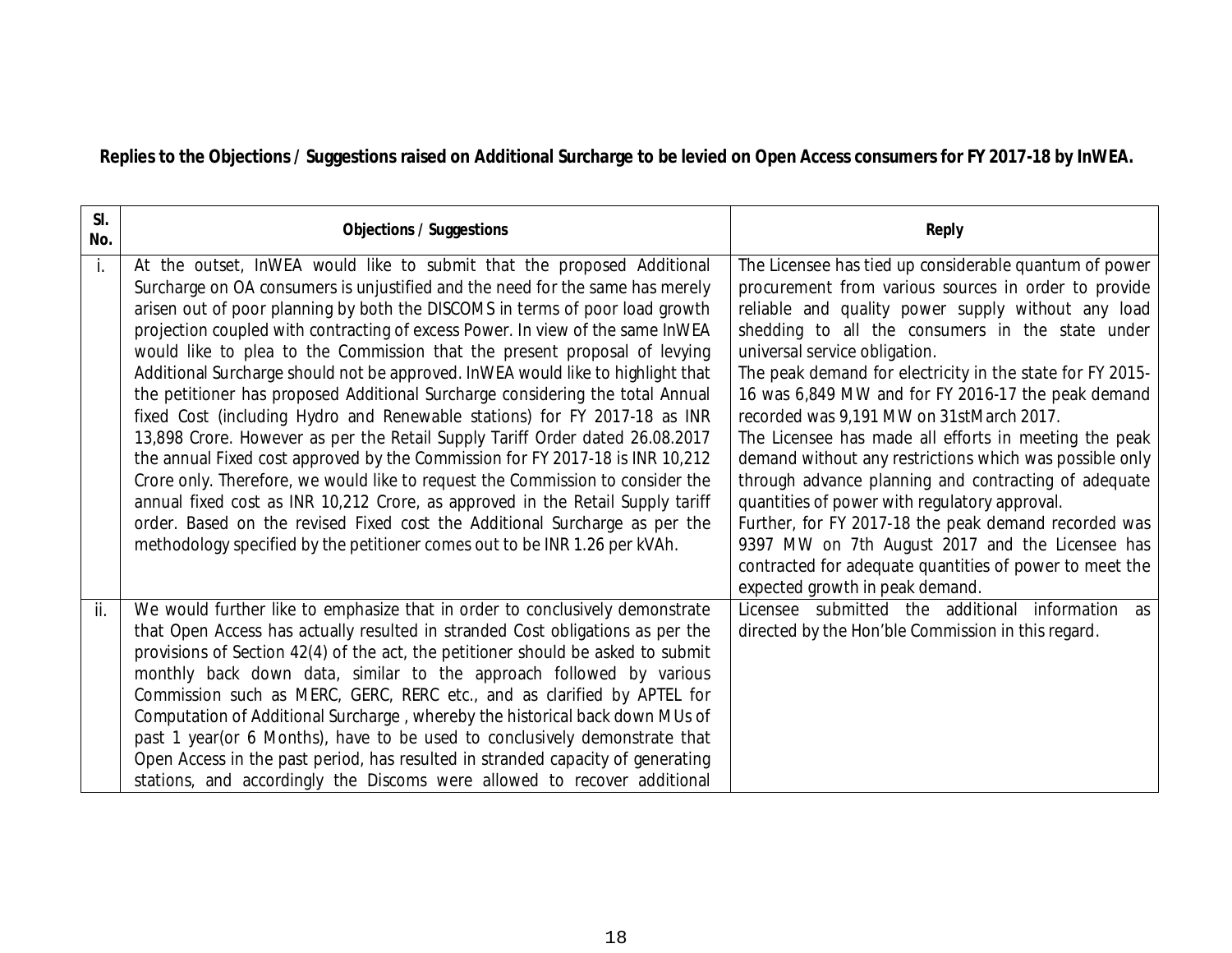| SI.<br>No. | <b>Objections / Suggestions</b>                                                                                                                                                                                                                                                                                                                                                                                                                                                                                                                                                                                                                                                                                                                                                                                                                                                                                                                                        | <b>Reply</b>                                                                                                                                                                                                                                                                                                                                                                                                                           |
|------------|------------------------------------------------------------------------------------------------------------------------------------------------------------------------------------------------------------------------------------------------------------------------------------------------------------------------------------------------------------------------------------------------------------------------------------------------------------------------------------------------------------------------------------------------------------------------------------------------------------------------------------------------------------------------------------------------------------------------------------------------------------------------------------------------------------------------------------------------------------------------------------------------------------------------------------------------------------------------|----------------------------------------------------------------------------------------------------------------------------------------------------------------------------------------------------------------------------------------------------------------------------------------------------------------------------------------------------------------------------------------------------------------------------------------|
| iii.       | surcharge to provide for the fixed cost obligation due to stranded capacity.<br>However, the petitioner has not submitted any back down data, which does not<br>demonstrate that Open Access has actually resulted in stranded Cost obligations<br>as per the provisions of Section 42(4) of the act read with clause 8.5.4 of the<br>Tariff policy 2016.<br>The Proposed Additional Surcharge of Rs. 1.95/kWh is the highest as compared to<br>the existing level of Addition Surcharge across various States. The proposed<br>Additional Surcharge is as high as 1.56 times the highest Additional Surcharge<br>prevailing in the country i.e., 1.25 Rs/Unit in Punjab. The proposed Additional<br>Surcharge would make Open Access transaction which currently form merely 4.5%<br>of the total Sales for FY 2016-17, in the State financially unviable. Therefore, such<br>high Level of Additional surcharge should not be allowed to be recovered by<br>Discoms. | The Additional Surcharge to be levied on open access<br>consumers in a state depends on various factors like fixed<br>cost commitments of the licensees prevailing in the<br>corresponding state, methodology adopted by SERC's<br>etc. However, it is to mention that the additional<br>surcharge proposal of Rs. 1.95/kVAh is lesser than the<br>additional surcharge approved by Delhi ERC for FY2016-<br>17 i.e. Rs.3.00 per unit. |
| iv.        | We would further like to humbly request the Hon'ble Commission to not to Levy<br>Additional Surcharge on Open Access Procured through wind Generators in line<br>with promotional aspects of Government's policies for Non-Conventional Energy<br>generators.                                                                                                                                                                                                                                                                                                                                                                                                                                                                                                                                                                                                                                                                                                          | The Additional Surcharge, being a compensatory<br>amount payable towards the fixed cost of stranded<br>power resulting from approved power purchase<br>contracts, has to be determined commonly for all the<br>OA Users.                                                                                                                                                                                                               |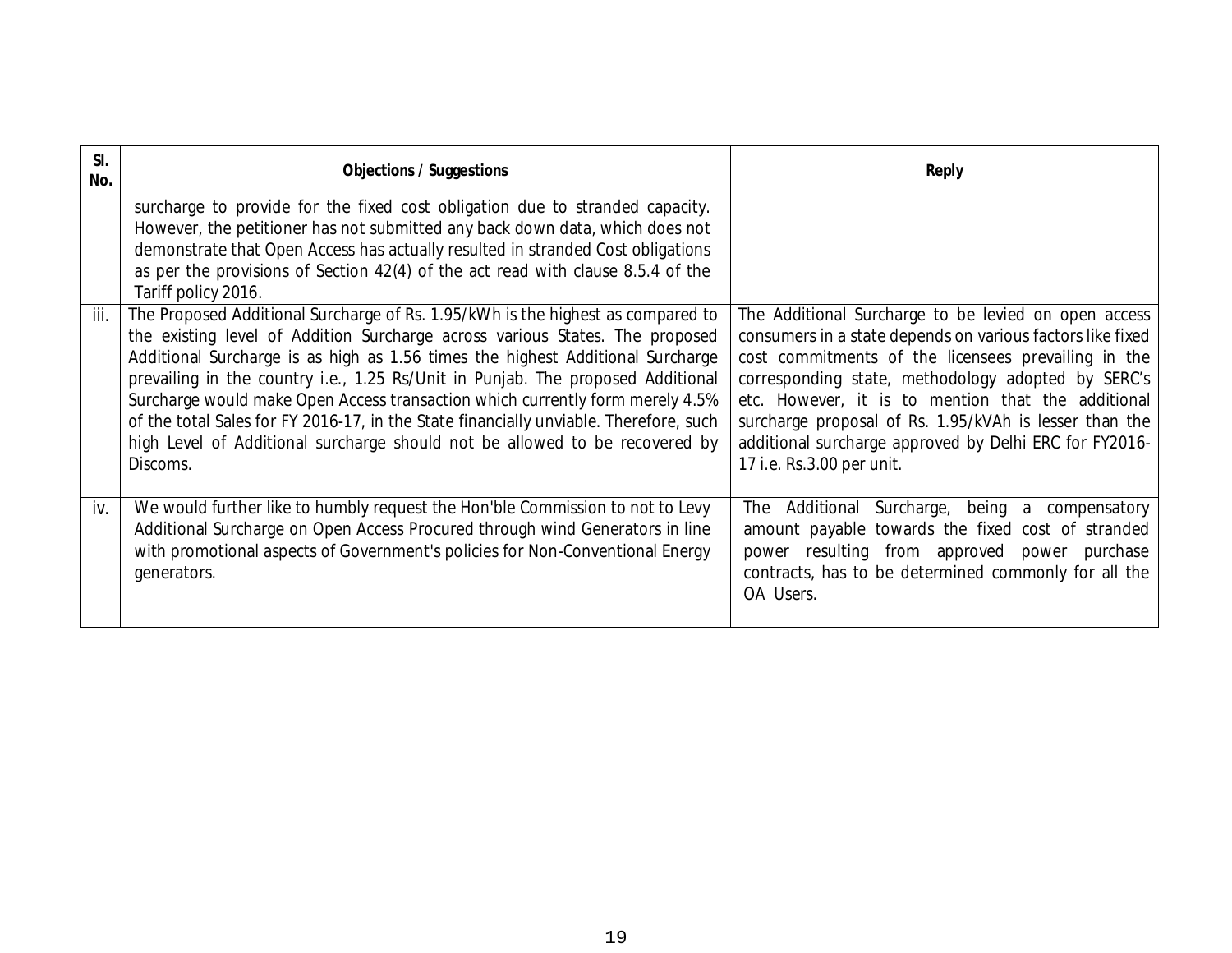### **Replies to the Objections / Suggestions raised on Additional Surcharge to be levied on Open Access consumers for the FY 2017-18 by Open Access Users Association, 2nd Floor , D21 Corporate Park, Sector 21, Dwarka, New Delhi – 110 075.**

| SI.<br>No. | <b>Objections / Suggestions</b>                                            | <b>Reply</b>                                                                 |
|------------|----------------------------------------------------------------------------|------------------------------------------------------------------------------|
|            | <b>No Surplus Energy:</b>                                                  | a. In FY 2016-17, a total of 2,135 MUs were procured via open                |
| j.         | a. Clause 10 of the petition for Additional Surcharge (AS) States          | access registering a growth rate of more than 100 per cent                   |
|            | that there was a decrease in sale of power from approved level             | leading to stranding of power purchase commitments.                          |
|            | of sale to the tune of 2,406 MU. As per NTP, 2016, AS can only             | Further, it is to mention that the data as indicated in TS                   |
|            | be calculated on stranded power, which has been and continues              | TRANSCO indicates the Surplus or Deficit at the State level                  |
|            | to be stranded. Although there is a decrease between approved              | that includes the energy procured from other sources of                      |
|            | sales and actual sales of DISCOM, the data in TS TRANSCO for the           | power like power exchange, third party etc. apart from the                   |
|            | period starting from 1st April, 2016 to 31st March, 2017 shows             | state Discoms. Further, it is to mention that the decrease in                |
|            | that there has been no surplus or deficit in Energy capacity of            | sale of power to the tune of 2,406 MU due to open access                     |
|            | the state for the FY 2016-17. Thus, no power can be said to be             | had an impact on the costs of Licensee due to the obligation                 |
|            | stranded and continue to be stranded which is not at par with              | of paying fixed costs as per the terms and conditions of                     |
|            | the condition to levy of Additional Surcharge as per Clause 8.5 of         | Power Purchase Agreements.                                                   |
|            | National tariff Policy, 2016.                                              |                                                                              |
|            | Also as per Retail Supply Tariff order for FY 2017-18, Clause (2.3)<br>b.  | b. The surplus power can be sold only if it benefits the utility             |
|            | Sub-Clause (2.3.8) of the Commission as notified on 26.08.2017,            | and the consumer in terms of cost-benefit analysis which is                  |
|            | the Commission is of the opinion that the projection of the                | not practically feasible all the times. Further the backing                  |
|            | amount of Surplus Energy available as per DISCOM may vary as               | down of generation stations despite growth in industrial,                    |
|            | per practical scenario. Hence, practically the state may not be in         | agriculture, domestic and commercial sectors proves that                     |
|            | such a surplus state so as the generation backing down will                | assets are getting stranded and leading to financial loss to<br>the Discoms. |
|            | prove to be a heavy burden and also continue to be stranded' as            |                                                                              |
|            | the surplus power can also be sold in market, in turn, earning<br>revenue. | c. &d. As per CEA Load Generation Balance Report there was                   |
|            | That as per CEA Load Generation Balance Report there was no                | avery smaller Surplus of 12 MU for the Year 2016-17 for                      |
|            | C.<br>Surplus or Deficit for the Year 2016-17 both for Energy              | Energy requirement. Further, the CEA Load Generation                         |
|            | requirement and Peak Demand. Hence, no concept of stranded                 | Balance Report for FY 2017-18 has in its forecast has                        |
|            |                                                                            |                                                                              |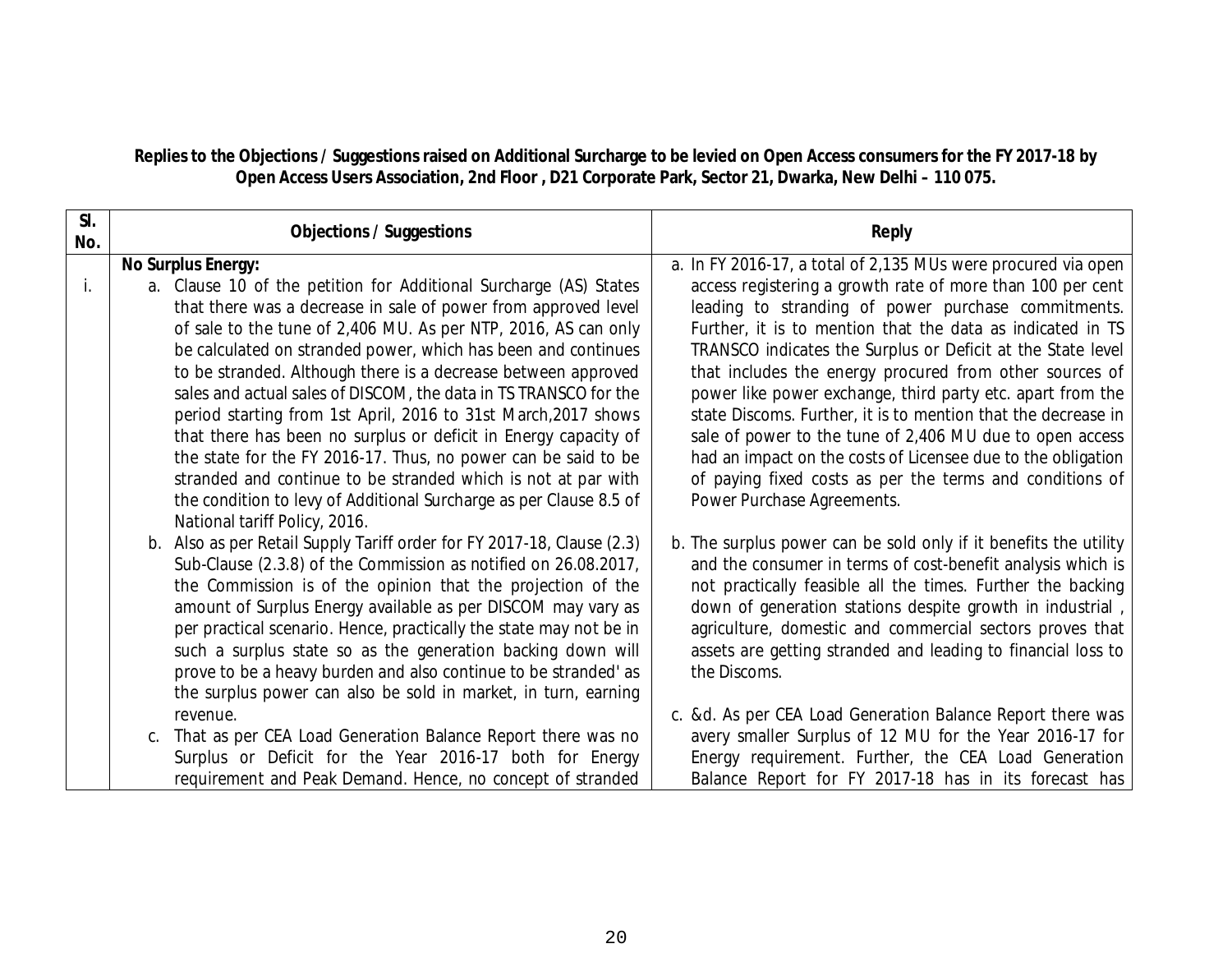| SI.<br>No. | <b>Objections / Suggestions</b>                                                                                                                                                                                                                                                                                                                                                                                                                                                                                                                                                                                                                                                                                                                                                                                                                                                                                                                                                                                                                                                                                                                                                                                                                                                                                                                                                                                                                                                                                                                                                                                                                                                                                                                                              | <b>Reply</b>                                                                                                                                                                                                                                                                                                                                                                                                                                                                                                                                                                              |
|------------|------------------------------------------------------------------------------------------------------------------------------------------------------------------------------------------------------------------------------------------------------------------------------------------------------------------------------------------------------------------------------------------------------------------------------------------------------------------------------------------------------------------------------------------------------------------------------------------------------------------------------------------------------------------------------------------------------------------------------------------------------------------------------------------------------------------------------------------------------------------------------------------------------------------------------------------------------------------------------------------------------------------------------------------------------------------------------------------------------------------------------------------------------------------------------------------------------------------------------------------------------------------------------------------------------------------------------------------------------------------------------------------------------------------------------------------------------------------------------------------------------------------------------------------------------------------------------------------------------------------------------------------------------------------------------------------------------------------------------------------------------------------------------|-------------------------------------------------------------------------------------------------------------------------------------------------------------------------------------------------------------------------------------------------------------------------------------------------------------------------------------------------------------------------------------------------------------------------------------------------------------------------------------------------------------------------------------------------------------------------------------------|
|            | assets are applicable and also no stranded assets continue to be<br>stranded.<br>Notice must be brought to the data as given by CEA in its LGB<br>d.<br>Report of 2017-18 Sec (3.2.3), that although there was a power<br>shortage, Telangana had managed the demand and supply<br>equalization by Demand Side Management. From an optimistic<br>view, this point can be taken as beneficial for the DISCOM as due<br>to the consumers opting for Open Access; the DISCOM's<br>obligation to supply power to all its consumers had decreased<br>due to which mending the bridge between Demand and Supply<br>was possible. Hence points to the fact that the shifting of<br>Embedded Consumers to Open Access has not only proved<br>beneficial but also an asset which needs to be utilized to the<br>fullest, not by curbing its spirit but encouraging it.<br>Notice must be drawn to the fact that as per CEA LGBR 2017, the<br>e.<br>state of Telangana will face a deficit of 10.1% in peak power<br>availability which points to the fact that procurement of<br>generated power by DISCOM is not enough to fulfill the peak<br>power requirement of the state. In this scenario, when a<br>consumer avails the provision of Open Access, it is indirectly<br>benefitting the DISCOM by reducing the load and requirement of<br>power from the DISCOM helping to achieve its state power<br>requirements. The imposition of Additional Surcharge, will in<br>turn, discourage this move by the consumer and prove to over-<br>burden the DISCOM leading to power holidays.<br>That the DISCOM should conclusively prove the quantum of<br>power being stranded which has been and continues to be<br>stranded, by providing hourly data of stranded capacity else the | projected surplus of 3540 MU for FY 2017-18(based on the<br>its own assumptions). It is to be mentioned that the peak<br>demand reached on $7th$ August 2017, is 9397 MW and<br>Discoms are able to supply this demand comfortably.<br>Further, to meet the future demand of the state, state<br>utilities have tied up adequate power from various sources.<br>The total contracted capacity for FY 2017-18 would be<br>14,695 MW.<br>f. The details of backing down has been submitted by the<br>licensee as a part of additional information as directed by<br>the Hon'ble Commission. |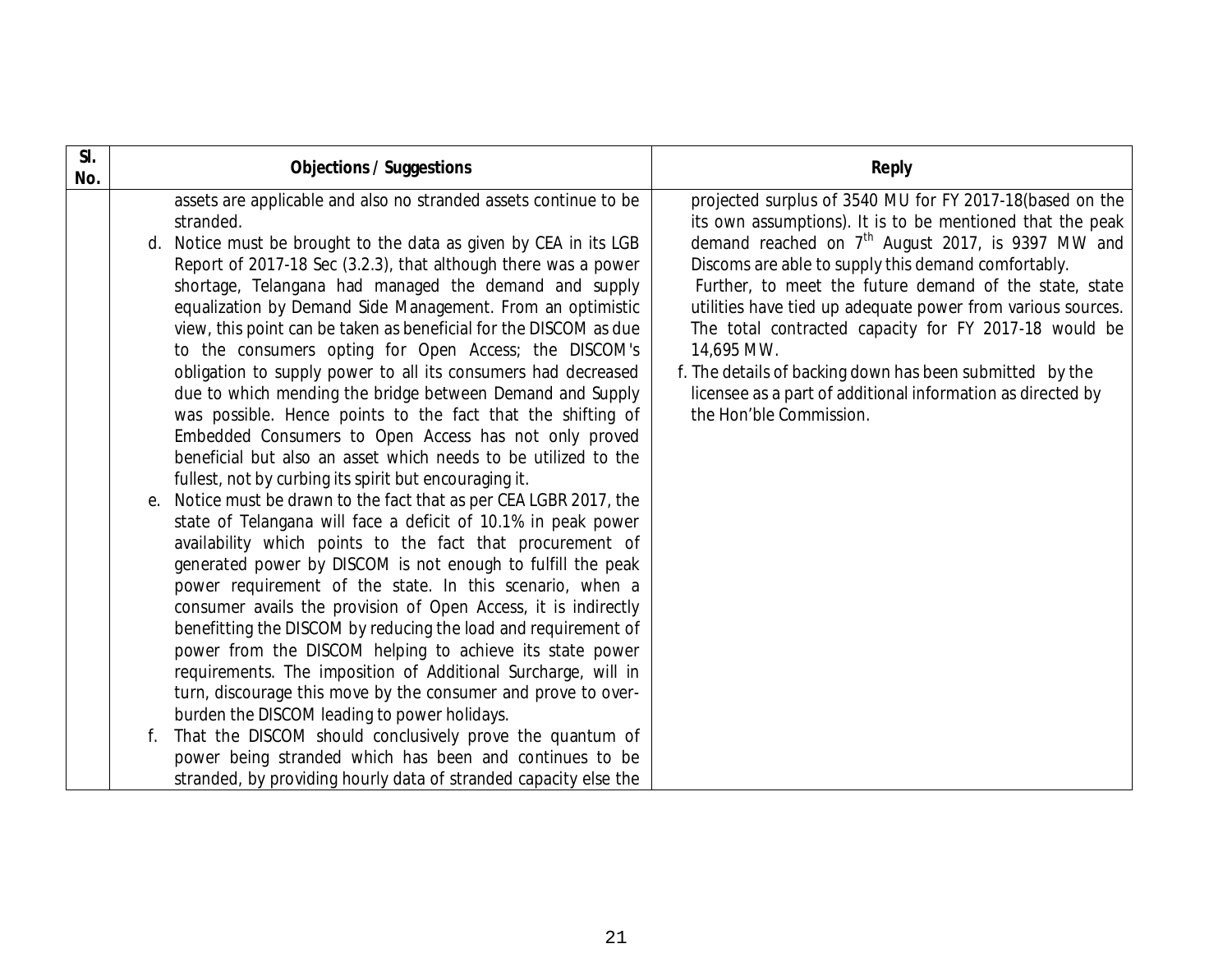| SI.<br>No. | <b>Objections / Suggestions</b>                                                                                                                                                                                                                                                                                                                                                                                                                                                                                                                                                                                                                                                                                                                                                                                                                                                                                                                                                                                                 | <b>Reply</b>                                                                                                                                                                                                                                                                                                                                                                                                                                                 |
|------------|---------------------------------------------------------------------------------------------------------------------------------------------------------------------------------------------------------------------------------------------------------------------------------------------------------------------------------------------------------------------------------------------------------------------------------------------------------------------------------------------------------------------------------------------------------------------------------------------------------------------------------------------------------------------------------------------------------------------------------------------------------------------------------------------------------------------------------------------------------------------------------------------------------------------------------------------------------------------------------------------------------------------------------|--------------------------------------------------------------------------------------------------------------------------------------------------------------------------------------------------------------------------------------------------------------------------------------------------------------------------------------------------------------------------------------------------------------------------------------------------------------|
|            | same is liable to be disapproved due to failure of "conclusive<br>demonstration" of the stranded capacity as demanded by<br>DISCOM.                                                                                                                                                                                                                                                                                                                                                                                                                                                                                                                                                                                                                                                                                                                                                                                                                                                                                             |                                                                                                                                                                                                                                                                                                                                                                                                                                                              |
| ii.        | <b>Sale of Surplus Energy:</b><br>Hon'ble TSERC, in its Retail Supply Tariff Order 2016-17, has laid down in<br>Clause 5.43 "Sale of Surplus Energy" that surplus energy shall be sold<br>through IEX/PXIL/bilateral trading with an average rate of Rs. 4.09/kWh.<br>Hence, considering the applicability of this order to be followed by the<br>DISCOM, excess power so generated and un-utilized, shall be sold<br>through IEX/PXIL/Bilateral which further proves that there has been and<br>shall be, no stranded capacity. Further, the income generated by the<br>DISCOM on sale of power should be included in its calculation of revenue.                                                                                                                                                                                                                                                                                                                                                                              | The Hon'ble Commission has already considered the savings in<br>power purchase cost for FY2016-17 due to the sale of excess<br>power while approving the ARR for FY2016-17. The relevant part<br>of the Retail Supply Tariff Order for FY2016-17 is placed below:<br>"5.43The Commission has estimated savings to be INR 220<br>Crores for FY 201617 which has been reduced from the total<br>power purchase cost to arrive at the net power purchase cost." |
| iii.       | Roadmap to 'progressively reduce' the charges and surcharges:<br>That the Commission has also directed the DISCOM to be consistent and<br>comply with Andhra Pradesh Electricity Regulatory Commission (Terms<br>and Conditions for Determination of Tariff for Wheeling and Retail Sale<br>of Electricity) Regulation, 2005, where it is required by the DISCOM to<br>lay down a Resource Plan which requires the DISCOM to provide Sales<br>Forecast, Load Forecast, Power Procurement Plan and a Distribution<br>Plan (Capital Investment Plan) as per Clause (2.3) Sub-Clause (2.3.8)(b).<br>The relevant portion is given below<br>"The Commission directs the Licensees to comply with Clause No. 9<br>of Regulation No. 4 of 2005 for the next Control Period commencing on<br>01,04.2019."<br>Thus the DISCOM has not shown the roadmap on the trend of Load and<br>Sales which shall give the roadmap on how to 'progressively reduce' the<br>charges and surcharges as per Sec 42, Clause 2 of Electricity Act, 2003. | The Licensee shall file the Resource Plan for the next control<br>period commencing on 01.04.2019 in accordance with Reg. 4 of<br>2005 and as directed by the Hon'ble Commmision in the Retail<br>Supply Tariff Order for FY 2017-18 dated 26.08.2017.                                                                                                                                                                                                       |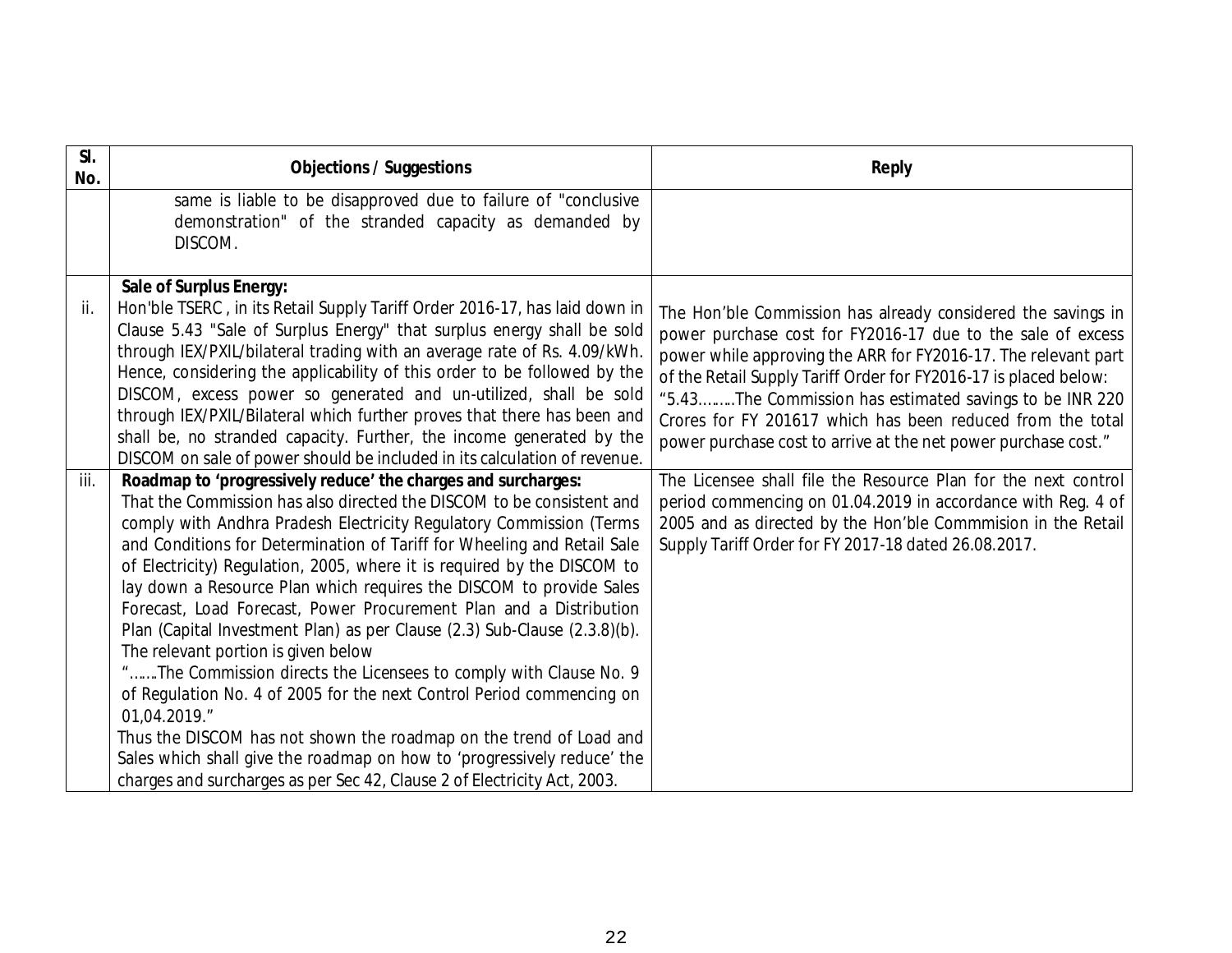| SI.<br>No.  | <b>Objections / Suggestions</b>                                                                                                                                                                                                                                                                                                                                                                                                                                                                                                                                                                                                                                                                                                                                                                                                                                                                                                                                                                                                                                                                                                                                                                                                                                                                                                                                                                                                                                         | <b>Reply</b>                                                                                                                                                                                                                                                                |
|-------------|-------------------------------------------------------------------------------------------------------------------------------------------------------------------------------------------------------------------------------------------------------------------------------------------------------------------------------------------------------------------------------------------------------------------------------------------------------------------------------------------------------------------------------------------------------------------------------------------------------------------------------------------------------------------------------------------------------------------------------------------------------------------------------------------------------------------------------------------------------------------------------------------------------------------------------------------------------------------------------------------------------------------------------------------------------------------------------------------------------------------------------------------------------------------------------------------------------------------------------------------------------------------------------------------------------------------------------------------------------------------------------------------------------------------------------------------------------------------------|-----------------------------------------------------------------------------------------------------------------------------------------------------------------------------------------------------------------------------------------------------------------------------|
| iv.         | Reason of levy must be stranded capacity:<br>DISCOM has cited the reason of levy of Additional Surcharge as<br>"expectation" under Clause 12 of the petition of Additional Surcharge,<br>which is non-compliant with the reason of levy of Additional Surcharge<br>as per Clause 8.5 of National Tariff Policy, 2016.                                                                                                                                                                                                                                                                                                                                                                                                                                                                                                                                                                                                                                                                                                                                                                                                                                                                                                                                                                                                                                                                                                                                                   | Licensee has filed the proposal for Additional Surcharge to open<br>access consumers as per clause 8.5 of NTP, 2016 i.e. based on<br>the obligation to bear the fixed costs in accordance with the<br>terms and conditions of power purchase agreements of the<br>licensee. |
| $V_{\cdot}$ | Ambiguity in Calculation at para 15 of I. A. of 22 of 2017:<br>a. DISCOM has put forward a methodology of calculation of<br>Additional Surcharge under para 15 of the petition of Additional<br>Surcharge. To bring in consistency and to comply with the IEGC,<br>2010 regulations, and CERC (Terms and Conditions of Tariff<br>Determination), it must be noted that Renewable Energy<br>generating plants enjoy a status of "MUST RUN" and should not<br>be backed down in any condition whatsoever. Thus the same<br>should not be considered while calculating Fixed cost of stranded<br>assets.<br>b. That notice must be brought that at the denouement of<br>calculation of Additional Surcharge provided by DISCOM in para<br>15 of Additional Surcharge petition, the transformation of kW to<br>kVA was done, as can be seen in 'SN' no. 'e' of calculation of<br>additional Surcharge provided in the petition is totally unclear as<br>to what value of power factor has been considered for the<br>required transformation. The DISCOM should provide a detailed<br>calculation on the derivation of values as this may contain<br>redundancy, ambiguity and unclear information.<br>That considering the above mentioned factors we have provided<br>C.<br>a calculation of Additional Surcharge excluding the Fixed Cost<br>(FC) of renewable and hydro power plants as they enjoy a status<br>of "MUST RUN" and thus cannot considered to be stranded, | $a$<br>b. Unity power factor is considered while converting Rs/kw to<br>Rs/kva.                                                                                                                                                                                             |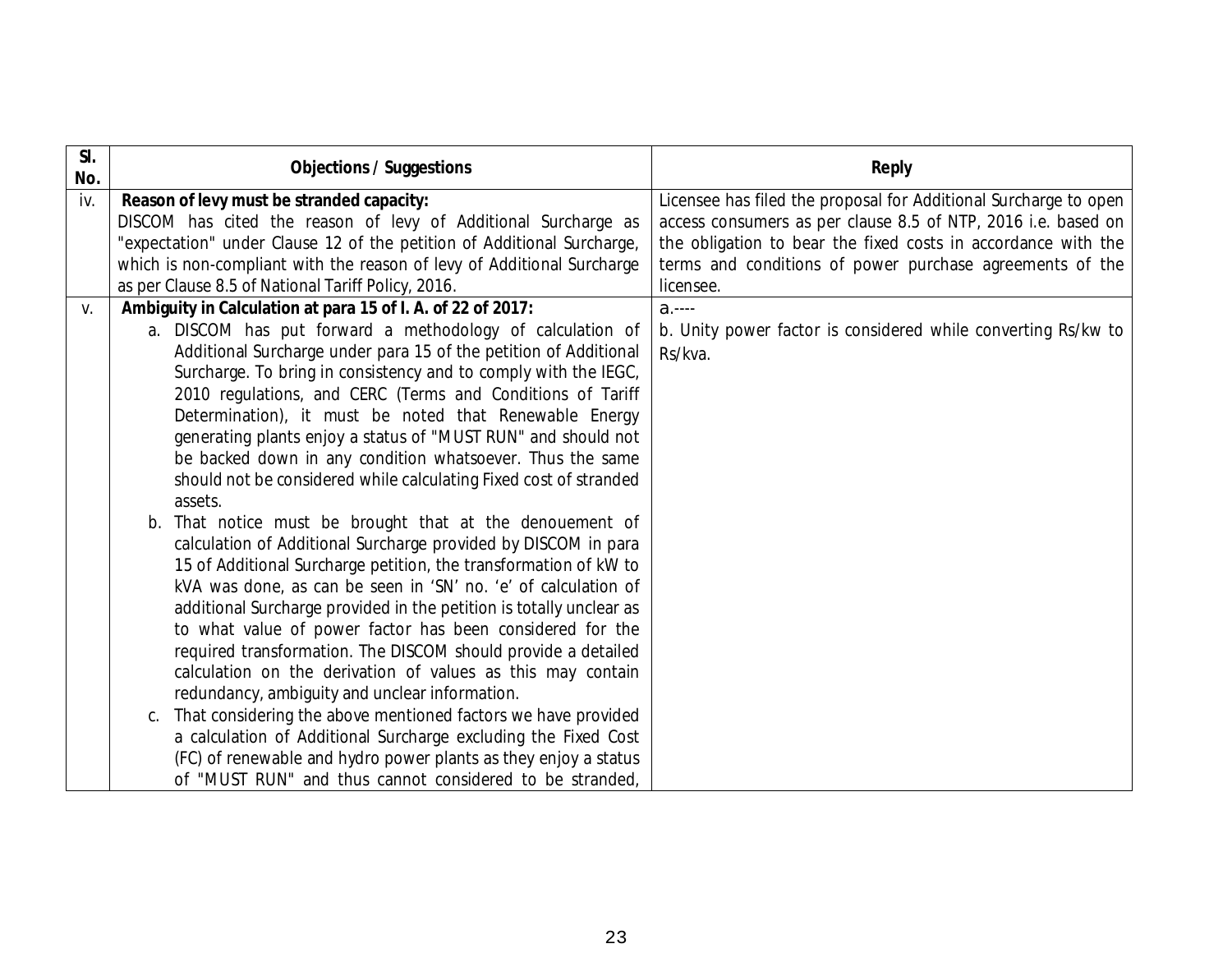| SI.<br>No. | <b>Objections / Suggestions</b>                                                                                                                                                                                                                                                                                                                                                                                                                                       | <b>Reply</b>                                                                                                                                                                                                                                                                                                                                                                                                                                                                                                                                                                                                                                      |
|------------|-----------------------------------------------------------------------------------------------------------------------------------------------------------------------------------------------------------------------------------------------------------------------------------------------------------------------------------------------------------------------------------------------------------------------------------------------------------------------|---------------------------------------------------------------------------------------------------------------------------------------------------------------------------------------------------------------------------------------------------------------------------------------------------------------------------------------------------------------------------------------------------------------------------------------------------------------------------------------------------------------------------------------------------------------------------------------------------------------------------------------------------|
|            | considering a p.f. of 0.95 to convert kVA to kW and vice versa<br>which is annexed as Annexure OI with this objection, where<br>calculation shows that the amount of Additional Surcharge to be<br>charged on excluding fixed cost of Renewable and Hydro comes<br>out to be Rs. 0.45 per kVAh.                                                                                                                                                                       |                                                                                                                                                                                                                                                                                                                                                                                                                                                                                                                                                                                                                                                   |
|            | As evident from the petition filed by Telengana DISCOMs to impose<br>Additional Surcharge on the consumer of Open Access in the state of<br>Telengana, that imposition of Rs. 1.95/kVAh of Additional Surcharge is<br>against the spirit of Open Access as it will not only curb competition<br>instilled by Open Access but also will discourage buyers from purchasing<br>costly power which will discourage the generating station from adding<br>more capacities. | Licensee humbly submits that Electricity Act, 2003 and National<br>Tariff Policy, 2016 empower the distribution companies to levy<br>the additional surcharge on open access consumption to recover<br>the fixed costs incurred due to obligation of power supply.<br>Licensee is not only committed to promote open access<br>consumption but also obligated to ensure that under-recovery of<br>the fixed cost commitment does not have adverse impact on the<br>other consumers. Under recovery of fixed costs would hinder the<br>Licensee in carrying out the necessary investments for supplying<br>quality and reliable power to consumers |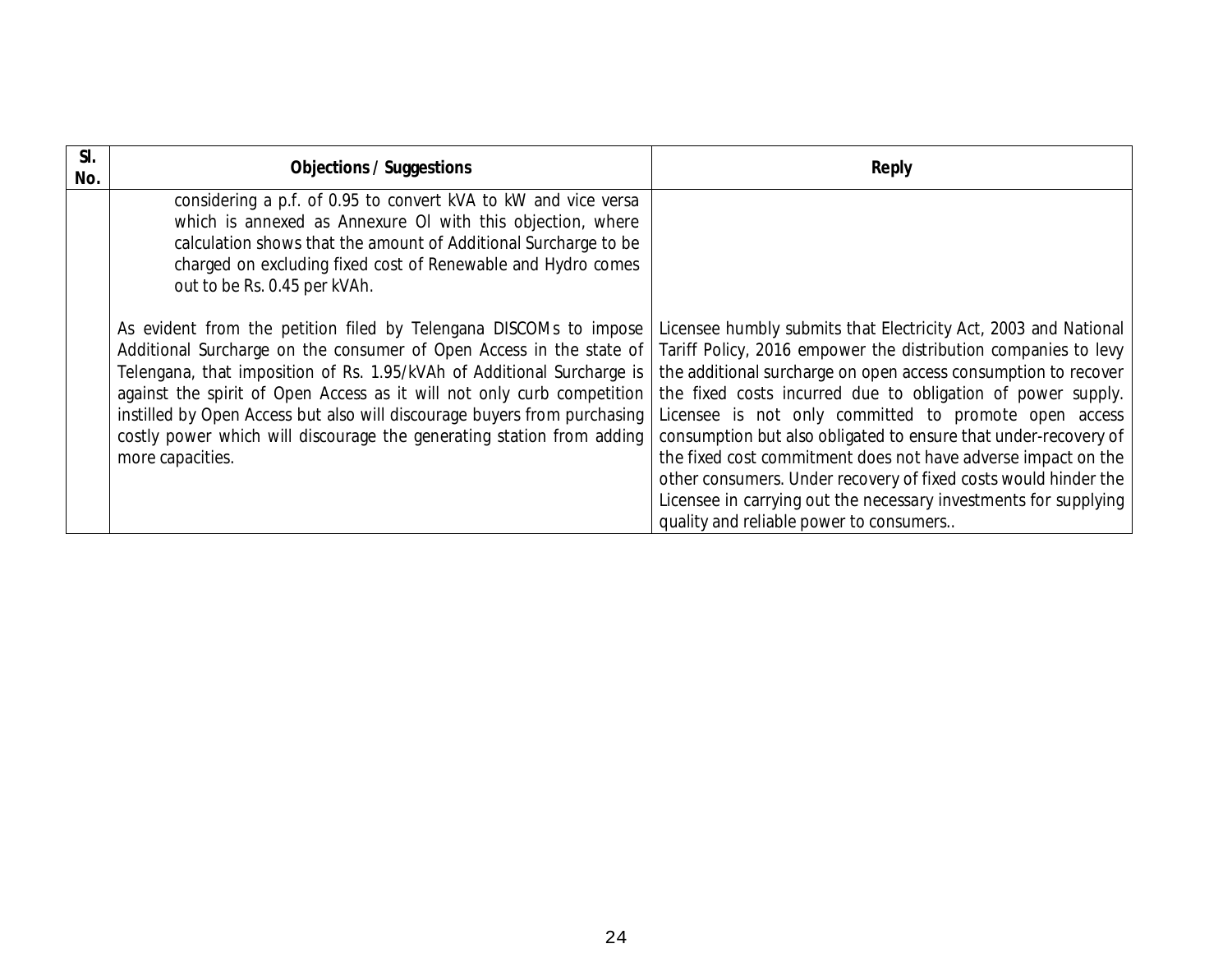# **Replies to the Objections / Suggestions raised on Additional Surcharge to be levied on Open Access consumers for FY 2017-18 by Shruthi Bhatia, Vice President (Regulatory Affairs and Communication), Indian Energy Exchange Ltd., Fourth Floor, Plot No.7, TDI Centre, District Centre, Jasola, New Delhi – 110025.**

| SI.<br>No. | <b>Objections / Suggestions</b>                                                                                                                                                                                                                                                                                                                                                                                                                                                                                                                                                                                                                                                                                                                                                                                                                                    | <b>Reply</b>                                                                                                                                                                                                                                                                                                                                                                                                                                                                                                                                                                                                                                                                                                                                                                                                                                                                                                                                                                                                                      |
|------------|--------------------------------------------------------------------------------------------------------------------------------------------------------------------------------------------------------------------------------------------------------------------------------------------------------------------------------------------------------------------------------------------------------------------------------------------------------------------------------------------------------------------------------------------------------------------------------------------------------------------------------------------------------------------------------------------------------------------------------------------------------------------------------------------------------------------------------------------------------------------|-----------------------------------------------------------------------------------------------------------------------------------------------------------------------------------------------------------------------------------------------------------------------------------------------------------------------------------------------------------------------------------------------------------------------------------------------------------------------------------------------------------------------------------------------------------------------------------------------------------------------------------------------------------------------------------------------------------------------------------------------------------------------------------------------------------------------------------------------------------------------------------------------------------------------------------------------------------------------------------------------------------------------------------|
| i.         | The Petitioners have invoked Para 8.5.4 of National Tariff Policy<br>(NTP) which inter-alia provides that additional surcharge becomes<br>applicable in case existing PPAs has been and continues to be<br>stranded. In wake of the above set position in the NTP, the words<br>'has been' mandate that Additional Surcharge becomes applicable<br>only in case of losses have already been incurred by the Discom on<br>account of Open Access availed by Consumers. However the<br>Additional Surcharge cannot be imposed in anticipation of the<br>stranded capacity. Further, the petitioner while anticipating the<br>need for Additional Surcharge has also anticipated that the State<br>would be in power surplus in FY 17-18 therefore as such in the past<br>period Discom has not claimed that it has incurred any losses on<br>account of Open Access. | Licensee humbly submits that licensee is legally allowed to levy<br>additional surcharge for sale on open access apart from CSS at any<br>time of the year as per Sec. 42(4) of EA, 2003 and clause 8.5.4 of NTP,<br>2016 as stated in the petition for additional surcharge.<br>Majority of power procurement by the licensee is long term in nature.<br>Through its advance planning, the Licensee has contracted for<br>adequate quantities of power to meet the expected growth in peak<br>demand. However, in FY 2016-17, a total of 2,135 MUs were procured<br>via open access registering a growth rate of more than 100 per cent<br>effecting the overall revenue and costs of Licensee due to the<br>obligation of paying fixed costs as per the terms and conditions of<br>Power Purchase Agreements.<br>Further, as per clause 8.5.4 of NTP, 2016 the additional surcharge is<br>applicable if existing power purchase commitments has been and<br>continues to be stranded, or there is an unavoidable obligation and |
|            |                                                                                                                                                                                                                                                                                                                                                                                                                                                                                                                                                                                                                                                                                                                                                                                                                                                                    | incidence to bear fixed costs consequent to such a contract.                                                                                                                                                                                                                                                                                                                                                                                                                                                                                                                                                                                                                                                                                                                                                                                                                                                                                                                                                                      |
| ii.        | It is submitted that the methodology for determination of<br>Additional Surcharge adopted by the other State Electricity<br>Regulatory Commissions viz. Haryana, Rajasthan, Gujarat,<br>Maharashtra etc. is based on the fixed cost related expenses<br>actually incurred by the Discoms in the past period. While claiming<br>the Additional Surcharge, the Petitioner has not claimed any loss in                                                                                                                                                                                                                                                                                                                                                                                                                                                                | Earlier as the Discom is unable to meet the entire demand and has<br>allowed load shedding to the consumers, the levy of additional<br>surcharge has not arised as no assets were stranded due to open<br>access consumers.<br>As the state is moving from power deficit to power surplus in the<br>recent past and consumers opting for open access has been                                                                                                                                                                                                                                                                                                                                                                                                                                                                                                                                                                                                                                                                     |
|            | the past period. The present petitions are based on the projected                                                                                                                                                                                                                                                                                                                                                                                                                                                                                                                                                                                                                                                                                                                                                                                                  | significantly increased, the Discoms are ended up in paying the fixed                                                                                                                                                                                                                                                                                                                                                                                                                                                                                                                                                                                                                                                                                                                                                                                                                                                                                                                                                             |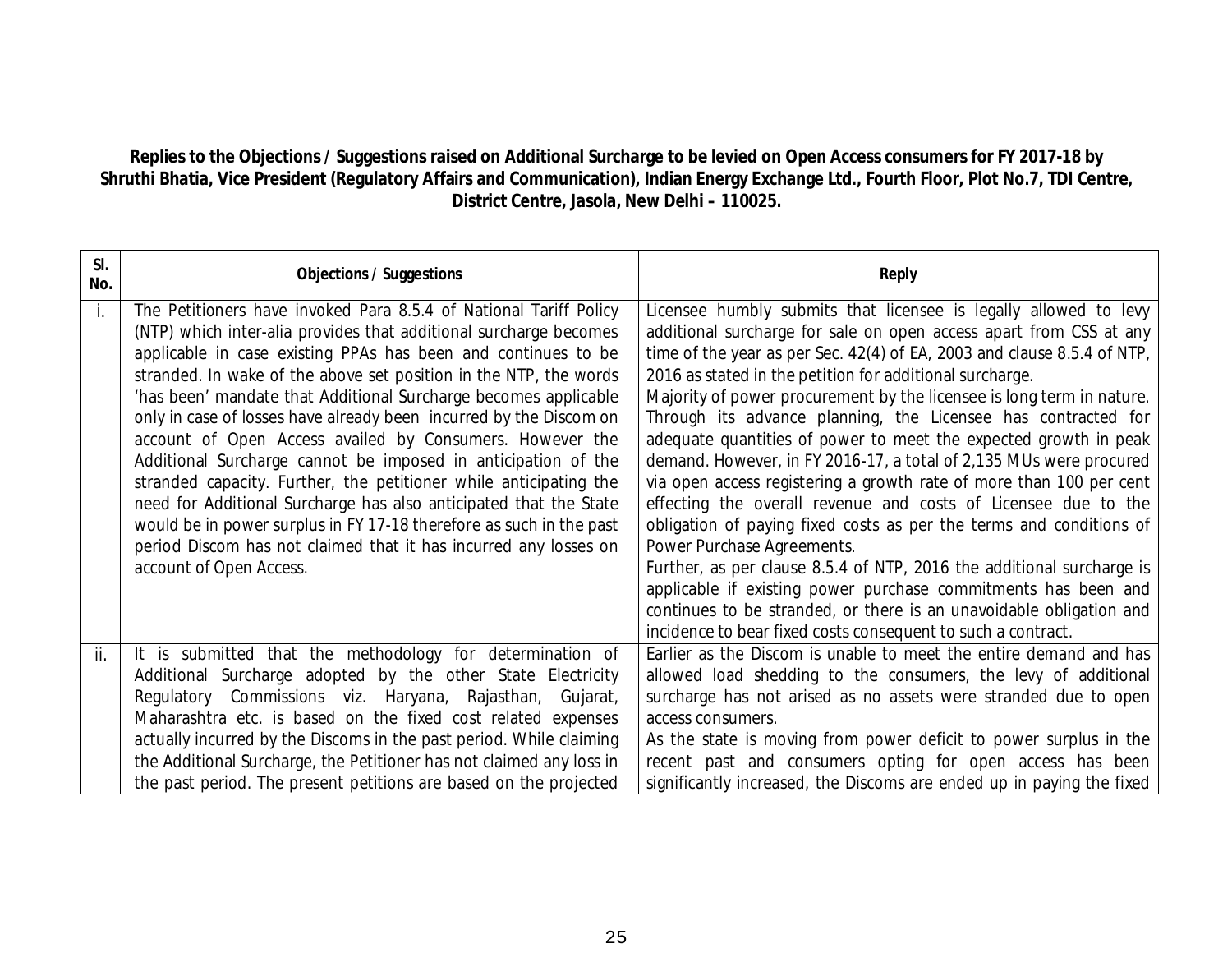| SI.<br>No. | <b>Objections / Suggestions</b>                                                                                                                                                                                                                                                                                                                                                                                                                                                                                                                                                                                                                                                                                                                                                                                                                                                                                                                                                                                                                                                                                                                                                                                                                                                                                                                                                                                                                          | <b>Reply</b>                                                                                                                                                                                                                                                                                                                                                                                                                                                                                                                                                                                                                                                                                                                                                                   |
|------------|----------------------------------------------------------------------------------------------------------------------------------------------------------------------------------------------------------------------------------------------------------------------------------------------------------------------------------------------------------------------------------------------------------------------------------------------------------------------------------------------------------------------------------------------------------------------------------------------------------------------------------------------------------------------------------------------------------------------------------------------------------------------------------------------------------------------------------------------------------------------------------------------------------------------------------------------------------------------------------------------------------------------------------------------------------------------------------------------------------------------------------------------------------------------------------------------------------------------------------------------------------------------------------------------------------------------------------------------------------------------------------------------------------------------------------------------------------|--------------------------------------------------------------------------------------------------------------------------------------------------------------------------------------------------------------------------------------------------------------------------------------------------------------------------------------------------------------------------------------------------------------------------------------------------------------------------------------------------------------------------------------------------------------------------------------------------------------------------------------------------------------------------------------------------------------------------------------------------------------------------------|
|            | loss by the Discoms in fiscal 2017-18 on account of open access<br>which is inter-alia contrary to the provision of Tariff Policy which<br>allows recovery of only past period losses through Additional<br>Surcharge.                                                                                                                                                                                                                                                                                                                                                                                                                                                                                                                                                                                                                                                                                                                                                                                                                                                                                                                                                                                                                                                                                                                                                                                                                                   | cost to the generators even there is no energy drawl from such<br>generators due to fall in demand because of open access by the<br>consumers.<br>Based on the open access sales recorded in the year 2016-17, the<br>icensee has projected the open access sales for the year 2017-18 and<br>based on this OA sales licensees have computed the additional<br>surcharge and submitted to the Hon'ble Commission for its approval.                                                                                                                                                                                                                                                                                                                                             |
| iii.       | Para 8.5.4 of NTP provides that Additional Surcharge is applicable<br>only when capacity 'continues' to be stranded. The continuous period<br>for which certain capacity has been stranded due to Open Access<br>should be construed as the period for which Additional Surcharge is<br>claimed by the Petitioners. In the present case since the period is<br>financial year FY 17-18 therefore the Additional Surcharge can be<br>claimed once the financial year has concluded and the Discoms has<br>conclusively demonstrated that there was no power shortage in any<br>of the 15 min time block of FY 17-18 and the capacity was<br>stranded/backed down primarily on account of open access. In other<br>words Additional Surcharge can be claimed only when Discom is able<br>to meet its peak demand in FY 17-18 and does not do any load<br>shedding during such peak demand period. The Petitioner has not<br>been able to demonstrate continuous stranded capacity as per above<br>mentioned principle. In fact, as per Tariff order for FY 17-18 Discoms<br>had proposed to buy 2796.93 MUs in FY 17-18 through power market<br>which the Honorable Commission did not approve. However, it is<br>evident from past 5 months (Apr17-Aug 17) that the Discoms are<br>regularly purchasing power through short term sources. The<br>petitioner has not demonstrated that there is continuous stranded<br>capacity on account of open access. | The licensee submitted the details of stranded capacity and backing<br>down of generators as a part of additional information as directed by<br>the Hon'ble Commission.<br>Based on the open access sales recorded in the year 2016-17, the<br>Licensee has projected the open access sales for the year 2017-18 and<br>based on this OA sales licensees have computed the additional<br>surcharge and submitted to the Hon'ble Commission for its approval.<br>It is to be mentioned that the peak demand reached on $7th$ August<br>2017, is 9397 MW and Discoms are able to supply this demand<br>comfortably.<br>To meet the peak demand, Discoms are procuring power during the<br>peak slots. The stranded capacities due to open access sales may not<br>be continuous. |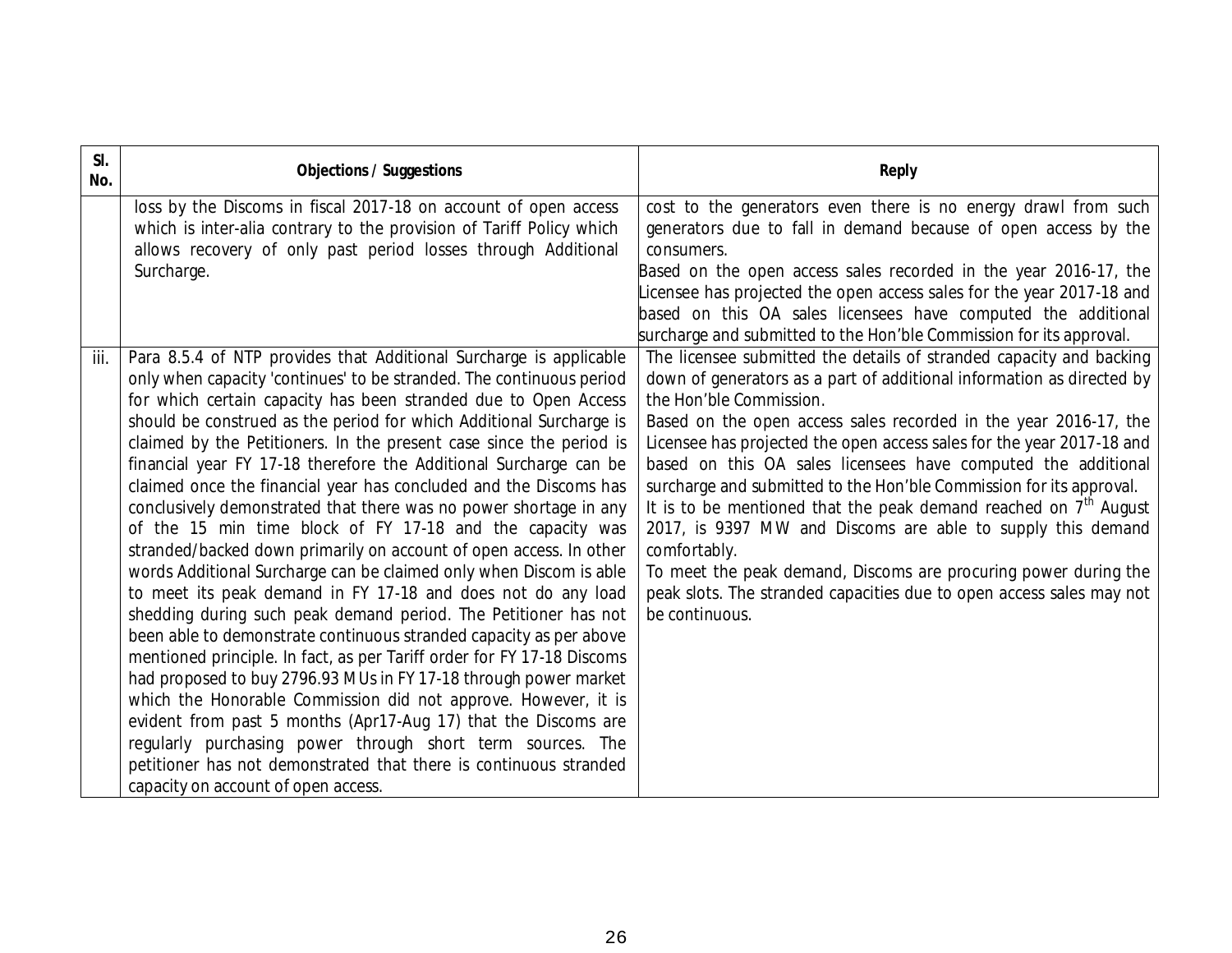| SI.<br>No. | <b>Objections / Suggestions</b>                                                                                                                                                                                                                                                                                                                                                                                                                                                                                                                                                                                                                                                                                                                                                                                                                                                                                                                                                              | <b>Reply</b>                                                                                                                                                                                                                                                                                                                                                                                                                                                                                                                                                                                                                                                                                                                                                                                                                                                                 |
|------------|----------------------------------------------------------------------------------------------------------------------------------------------------------------------------------------------------------------------------------------------------------------------------------------------------------------------------------------------------------------------------------------------------------------------------------------------------------------------------------------------------------------------------------------------------------------------------------------------------------------------------------------------------------------------------------------------------------------------------------------------------------------------------------------------------------------------------------------------------------------------------------------------------------------------------------------------------------------------------------------------|------------------------------------------------------------------------------------------------------------------------------------------------------------------------------------------------------------------------------------------------------------------------------------------------------------------------------------------------------------------------------------------------------------------------------------------------------------------------------------------------------------------------------------------------------------------------------------------------------------------------------------------------------------------------------------------------------------------------------------------------------------------------------------------------------------------------------------------------------------------------------|
| iv.        | It is submitted that when the open access consumer procures power<br>from sources other than incumbent distribution licensee, the<br>distribution licensee avoids procuring power in merit order i.e.<br>highest variable cost generation is avoided first than the second<br>highest variable cost generation on so on. In case of Telangana, the<br>average power purchase cost (variable cost) of Discoms is $-2.19$<br>Rs./Unit. Therefore, when Discoms avoids procurement of any<br>generation whose variable cost is above 2.19 Rs./Unit, it leads to<br>savings for the Discoms. In the present case, variable cost of<br>generation from some APGENCO Plants, TS GENCO Plants, NLC<br>Plants is more than the 2.19 Rs./Unit and by backing down of these<br>sources, the Discoms can make substantial savings. Since the<br>Discoms have not incurred any loss on account of stranded capacity<br>due to open access, hence, there is no case for claiming Additional<br>Surcharge. | The Licensee stands to pay the fixed charges and penalty to the<br>generator even in the event of any reduction in energy dispatch from<br>the generator due to drop in demand from consumers who have<br>contracted power through open access. The cost recovered from<br>fixed charges in the tariff schedule is less than the fixed cost incurred<br>by the licensee for supplying energy leading to the situation where<br>the licensee is saddled with the stranded cost on account of its<br>universal supply obligation. Hence the open access sales are leading<br>to undermine the recovery of the costs incurred by the Licensee<br>which may have an impact loaded onto other consumers remaining<br>with the Distribution Licensee andhinder the Licensee in carrying out<br>the necessary investments for supplying quality and reliable power to<br>consumers. |
| V.         | a. The Petitioner has claimed Additional Surcharge simply based<br>on the average peak demand of state met and total fixed cost<br>which does not reflect that in a given time block when open<br>access consumer was procuring power through open access,<br>Discoms had stranded capacity and had to back down certain<br>generating station in that time block. There is no rational in<br>the methodology proposed by the Discoms.<br>b. To assess the case for Additional Surcharge, the Honorable<br>Commission is requested to analyze the generation back-<br>down data of each of the 15 min time block period along with<br>the reason of such back-down as the back down could be on<br>technical<br>of<br>economical,<br>operation<br>and<br>account<br>considerations other than open access. The methodology                                                                                                                                                                   | The computation of additional surcharge as stated in the petition is<br>based on the fixed cost commitment arising out of power purchase<br>agreements entered. Further, the licensee submitted additional<br>information as directed by the Hon'ble Commission.                                                                                                                                                                                                                                                                                                                                                                                                                                                                                                                                                                                                             |